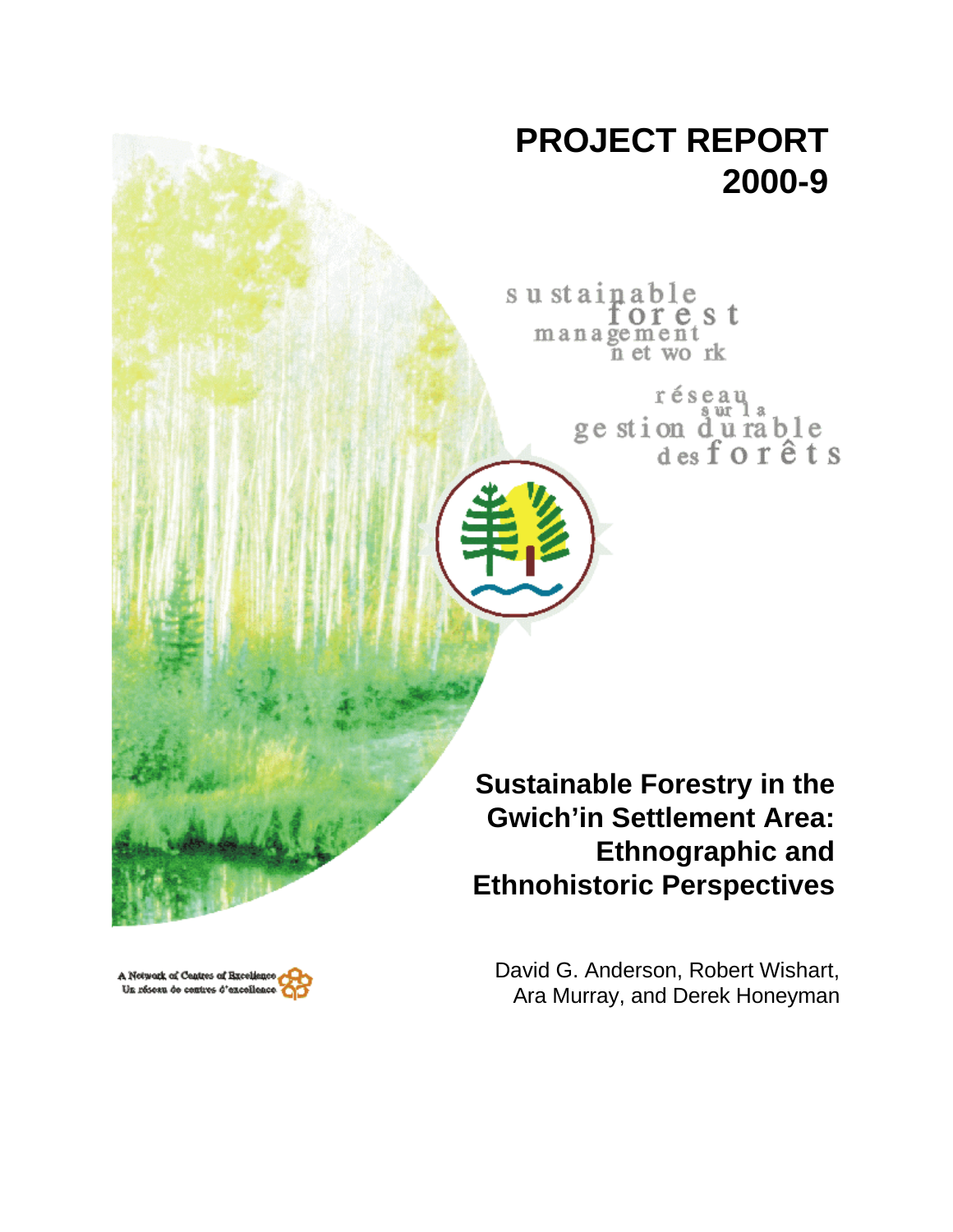For copies of this or other SFM publications contact:

Sustainable Forest Management Network G208 Biological Sciences Building University of Alberta Edmonton, Alberta, T6G 2E9 Ph: (780) 492 6659 Fax: (780) 492 8160 http://www.ualberta.ca/sfm/

ISBN 1-55261-067-5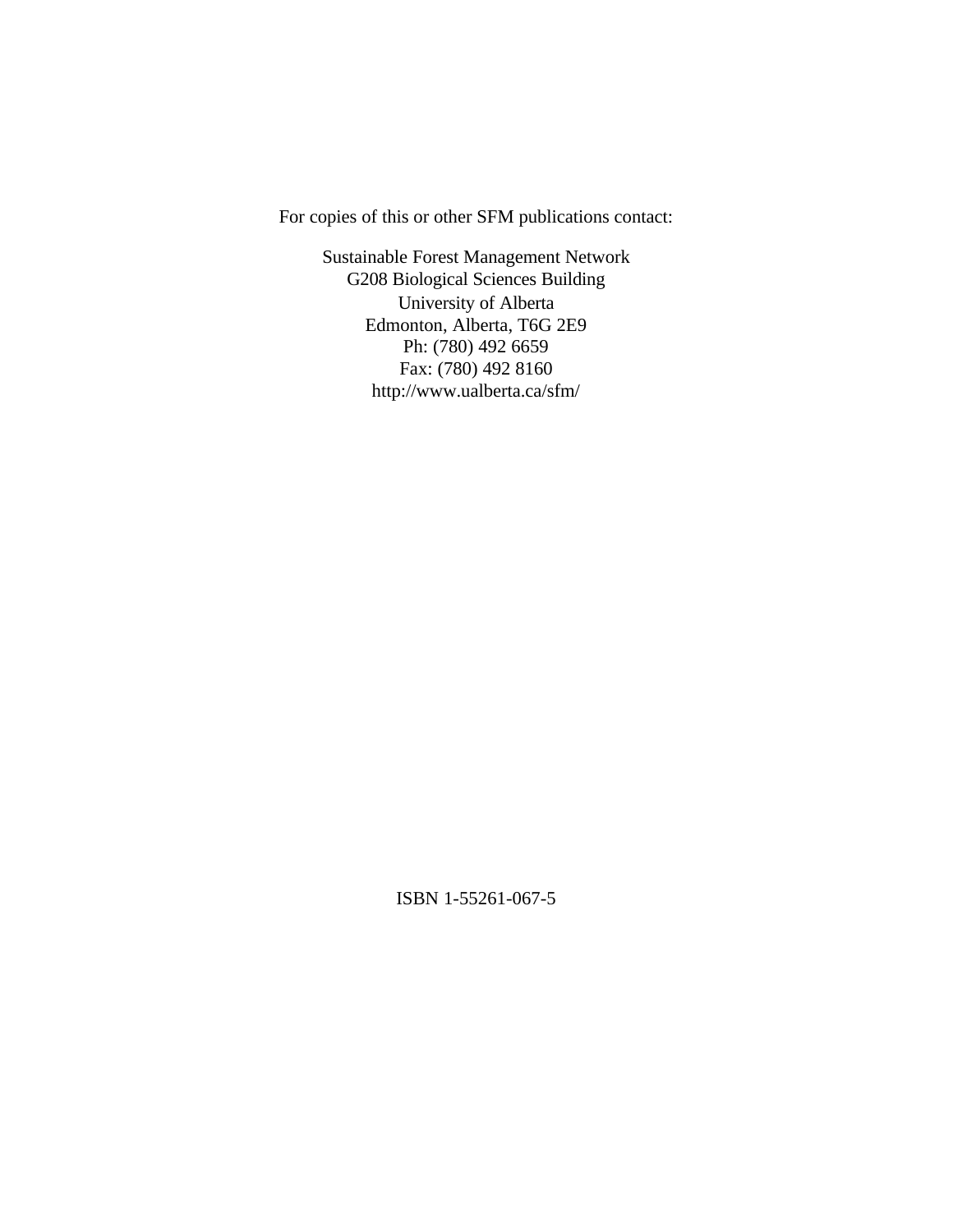# **Sustainable Forestry in the Gwich'in Settlement Area: Ethnographic and Ethnohistoric Perspectives**

**SFM Network Project Report: Sustainable Alternatives to Industrial Forestry in the Gwich'in Settlement Area**

by

#### **David G. Anderson, Ph.D**

Department of Sociology University of Aberdeen

#### **Robert Wishart, MA.**

PhD candidate, Department of Anthropology University of Alberta

#### **Ara Murray, B.A.**

MA candidate Department of Anthroplogy University of Alberta

#### **Derek Honeyman, MA.**

PhD candidate, Department of Anthropology University of Arizona

# **May 2000**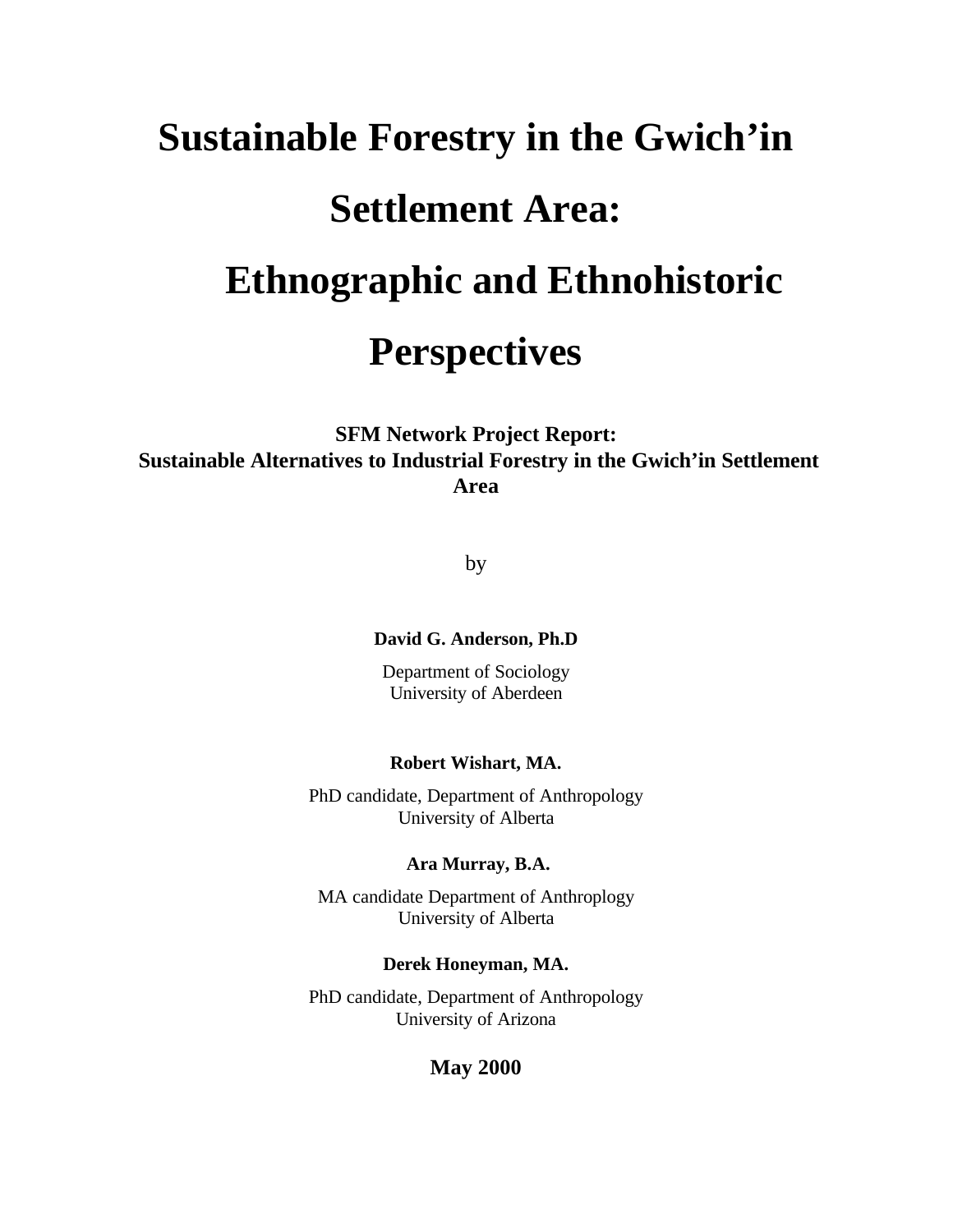# **ABSTRACT**

The project was on Sustainable Alternatives to Industrial Forestry in the Gwich'in Settlement Region and was initiated in 1997 upon a request by the Gwich'in Renewable Resources Board for assistance in drafting a sustainable forestry management plan. The project is unique in that it combines the effort of a team of technical foresters, working under the direction of Prof. Ross Wein and a team of anthropologists working under the direction of Dr. David Anderson. Through teaming together social scientists with technical foresters, the project has been able to obtain a broad holistic view on the central concepts and categories relating to forestry to try to make forestry planning relavant to Gwich'in communities. At the heart of this partnership is an attempt to conduct regeneration and sustainability studies on sites identified by Gwich'in elders as being of concern to the community. In addition, anthropologists have conducted longitudinal studies of forest use in archives in both Winnipeg and in Ottawa. This project report represents the preliminary findings and methodologies of the anthropology team. A second project report will be submitted summarising the findings of the technical forestry team.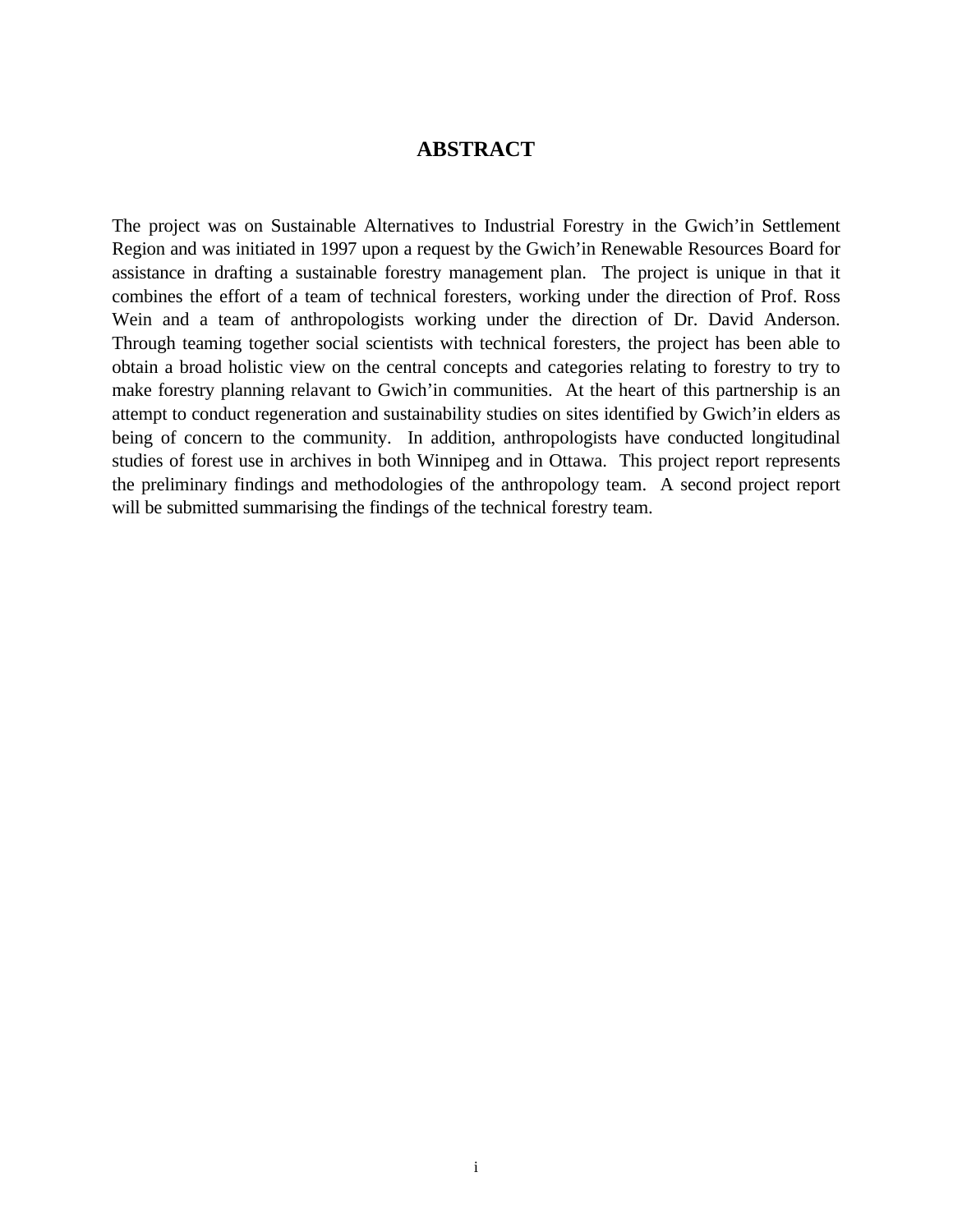# **ACKNOWLEDGEMENTS**

Our group would like to acknowledge first and foremost the support of the community of Ft. McPherson and especially the Ft. McPherson Renewable Resource Council which was so helpful in guiding our work. The primary field work for this project was supported in spirit and in kind by the Gwich'in Renewable Resources Board in Inuvik, the Inuvik Research Station of Arctic College, and the Departments of Anthropology and of Renewable Resources at the University of Alberta. We are grateful to the guidance given to us by the forestry officials of the Gwich'in Tribal Council, the Department of Resources, Wildlife and Economic Development of the Government of the Northwest Territories, and the Polar Continental Shelf Project.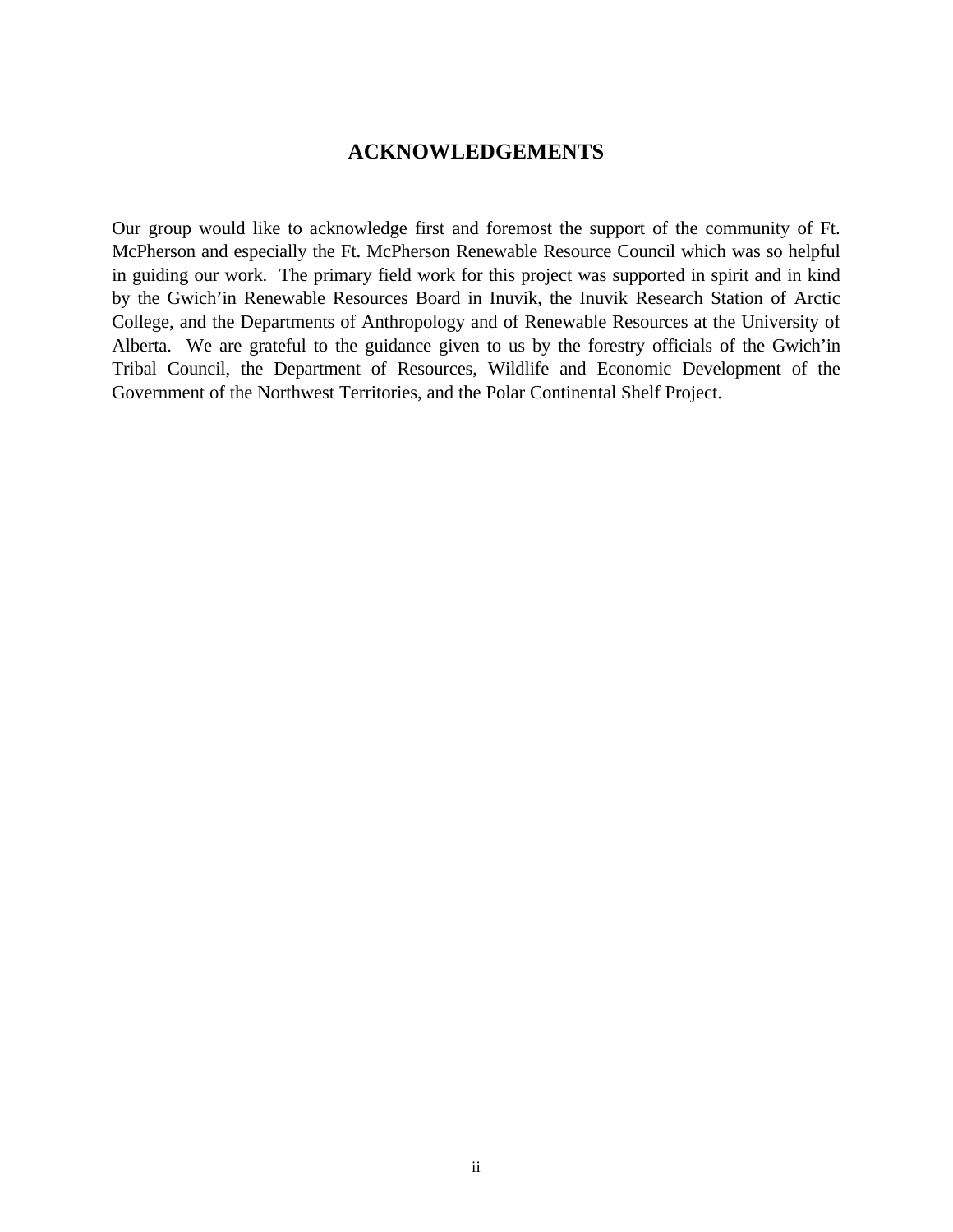#### **INTRODUCTION**

Since 1997, the Gwich'in Renewable Resources Board, in collaboration with the Departments of Anthropology and of Renewable Resources at the University of Alberta, have been involved in a baseline study of existing sustainable forestry practices. Core funding for the project has come from the Sustainable Forestry Management Network Centre of Excellence. Our research team has been using oral history, archival research, participant observation, and studies of forest regeneration rates to set existing forest practices within a context of industrial forest use in the recent past and within the context of proposed future developments. The results of this research are intended to flow into a Sustainable Forestry Management Plan for the GSA.

Our work in the first two years of the grant was designed to answer a research question drafted by Patrice Simon, formerly of the Gwich'in Renewable Resources Board, which aimed to widen our knowledge of the quantity of logs taken by sawmills and steamships at the turn of the century. Our group has chosen to widen the research question to contrast the unique and flexible way that Gwich'in people use a variety of resources in the forest to the intensive of timber by transport and building firms earlier in this century. It is this contrast which currently rests behind present management decisions as communities are studying proposals once again for commercial cutting to supply materials for log buildings or to provide firewood for the four expanding Gwich'in communities in the Mackenzie Delta.

This progress report is the first in a series, which makes available to readers the research results of our interdisciplinary research group on forestry issues in the Gwich'in Settlement Area [GSA]. The GSA is a unique sub-Arctic boreal territory located at the northern boundaries of the contemporary Northwest Territories and Yukon Territory. The area is one of only a small but growing number of territories where, after a period of long deliberation, the Government of Canada is prepared to recognize the rights of a First Nation to regulate its own land, water, and wildlife resources. Although presently far from the industrial forests of northern Alberta and British Columbia, the GSA harbours some of the most northerly boreal forest growths in the world. Thus the region is special both politically and ecologically.

Forestry in the Gwich'in Settlement Area is of interest to scholars for a variety of reasons. Key among these is the fact that the Gwich'in residents of this area maintain close ties to the land through activities which in the past were referred to by academia as subsistence patterns. These borderline boreal forests which are mostly above the Arctic Circle are thus "lived places." People refer to themselves as "staying" on the land and the physical space is divided up into people's "country" where a degree of tenure is held not through any sort of distanced political boundary creation but through direct knowledge of it and a sense of maintaining it through generations. People talk about their "country" in ways that bridge past ancestral ties to the land with their own present practices to convey an understanding of tenure which includes activity and knowledge. Therefore someone's "country" may be figured genealogically but the acts of "staying" on it and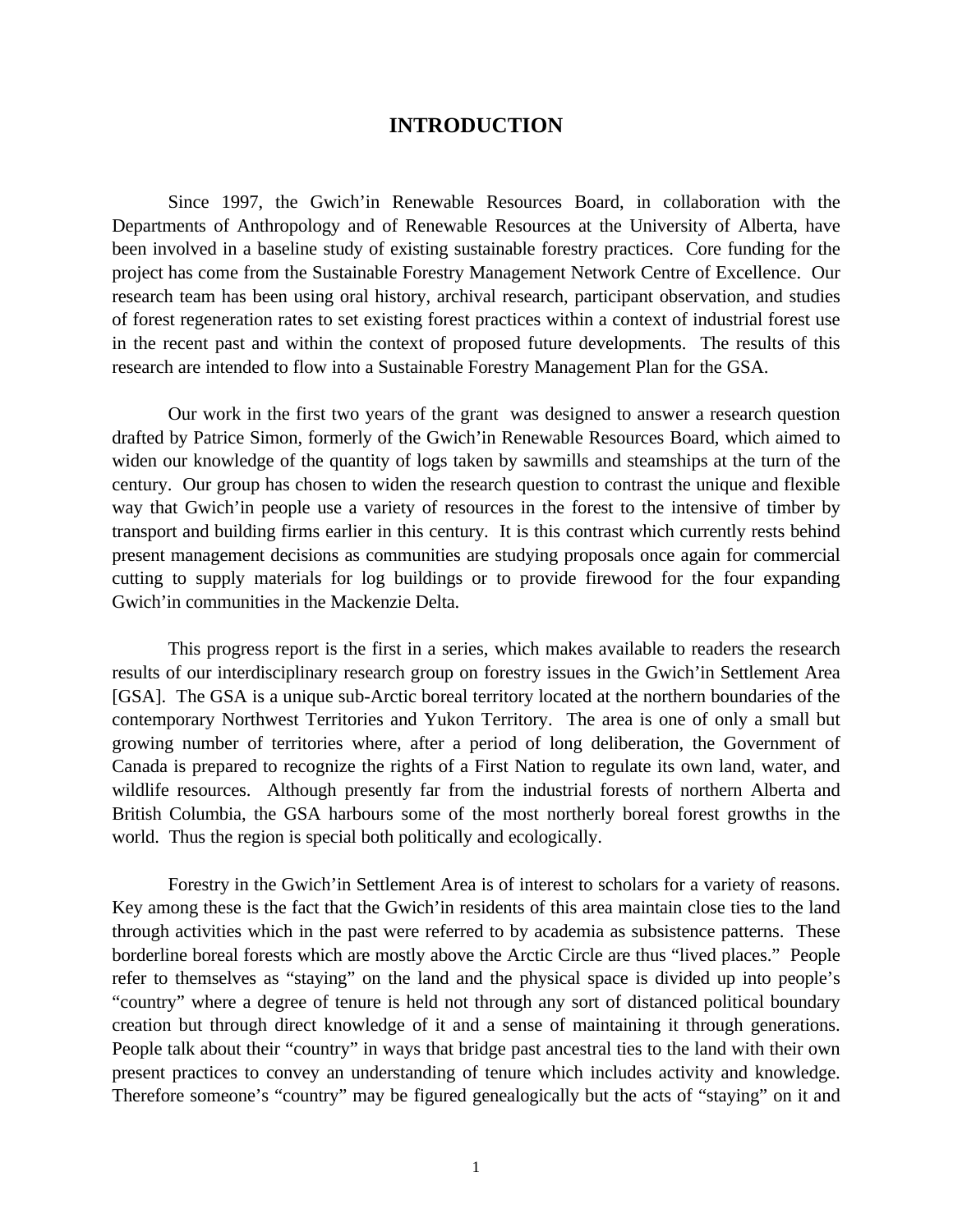living with it are also locally important and often talked about factors. The "land" itself is comprised of the lowlands surrounding the many rivers, which run into the Mackenzie River and the highlands, which lead into the Richardson Mountains. The forests in the delta are made up mostly of spruce trees with some localized birch and popular stands. The banks of the many rivers and back-channels are usually bordered by willows. The highlands and the mountains are mostly tundra with some stunted spruce and birch trees growing in the valleys and some larger spruce trees growing along some of the larger creeks.

As can be ascertained by the legal title "Gwich'in Settlement Area" [GSA} there is another, more recent dimension to Gwich'in "country." On April 22, 1992 the Comprehensive Land Claim Agreement was by the Gwich'in Tribal Council, the Canadian Government and the Government of the North West Territories. This agreement then was enforced by the passing of the Gwich'in Land Claim Settlement Act on December 22, 1992. This land claim created a 56, 935 square kilometer area in the North West Territories which includes the lower Mackenzie River, part of the Peel River and the Arctic Red River watershed called the Gwich'in Settlement Area. The Gwich'in Settlement Area should not be confused with the Gwich'in Settlement Region which includes the GSA in the North West Territories and an area in the Yukon where Gwich'in have user rights to natural resources.

Beneficiaries of the land claim have the legal right to access all the land in the GSA for the purposes of subsistence activities, i.e., they may hunt, fish, trap and harvest forest products for personal use. If one of these beneficiaries wishes to conduct any sort of commercial activities then he/she must first ascertain if the land involved is Gwich'in Private Land or Crown Land. Gwich'in Private Land composes approximately 40% of the land in the GSA which is made up of 53 parcels of which 33 are surface rights and 20 include subsurface rights. If the land in question is Gwich'in Private Land then the beneficiary must first contact the

for approval. If the land in question is located on the 60% of the GSA which has remained Crown Lands, then the beneficiary must contact the Gwich'in Land and Water Board for approval.

Those who are not beneficiaries must comply with all Federal and Territorial laws governing access to Crown Lands. On Gwich'in Private Land they must contact an agent of the Gwich'in Tribal Council for details concerning access other than for casual use of waterfront lands, i.e., canoeing, sportfishing, hiking, etc. An agent of the Tribal Council includes the Gwich'in Land Administration and Community Renewable Resource Councils located in Fort McPherson, Aklavik, Tsiigehtchic and Inuvik. The Gwich'in Land Administration is the organization which regulates research and forestry activities on Gwich'in Private Lands.

The legal landscape created by the formation of the GSA was considered to be necessary by the Gwich'in Tribal Council in order to better manage Gwich'in land for the benefit of the Gwich'in people. Prior to its formation both Gwich'in and non-Gwich'in had the same rights of access and had to comply with the same Federal and Territorial laws. This situation put Gwich'in people into a situation where they were committing criminal acts when they tried to maintain their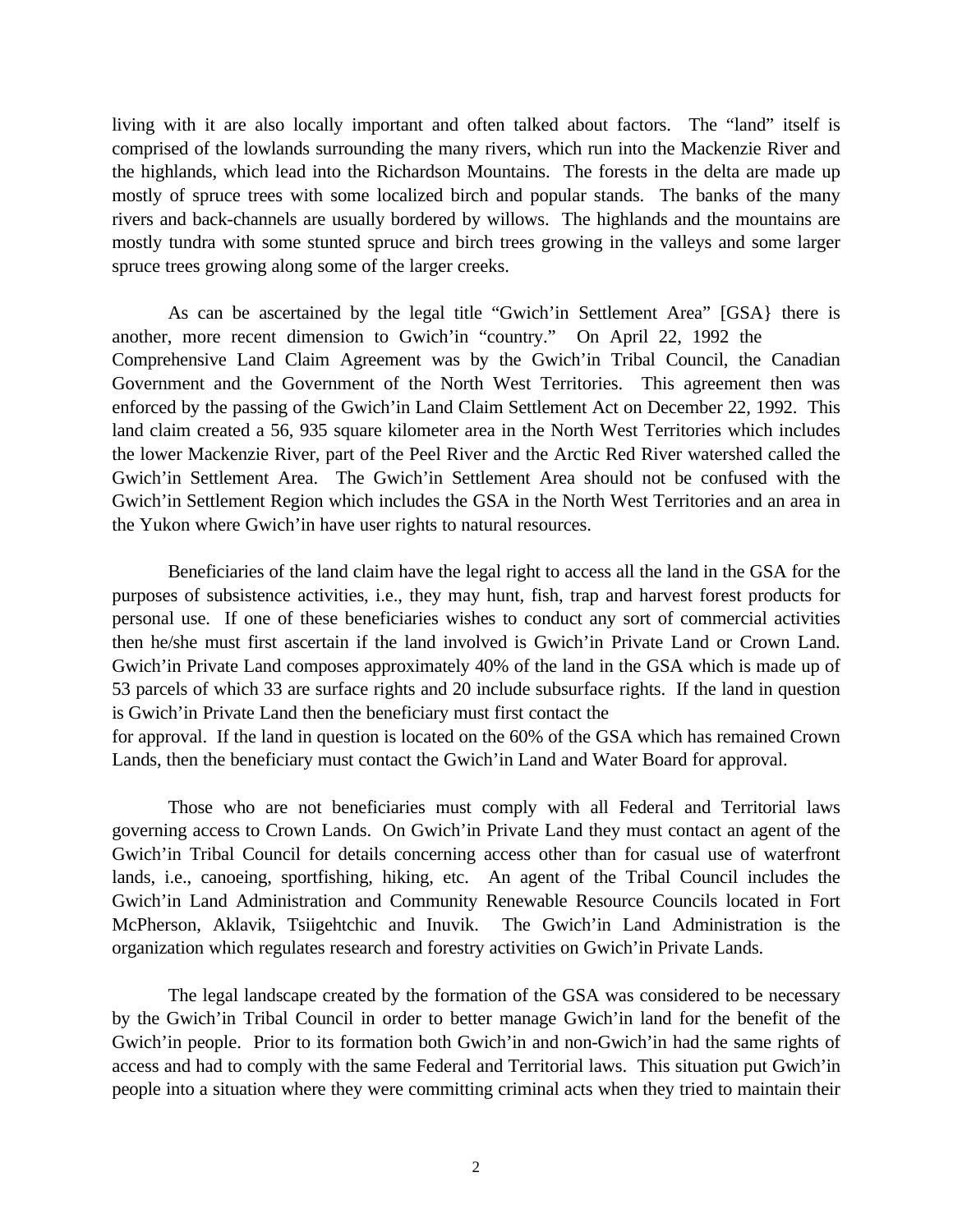traditional practices on what they considered to be their land. While this legal landscape is a far cry from the traditional model, it does in effect aid in regulating non-Gwich'in impacts and aims at preserving an identity which relies on Gwich'in people maintaining ties to the land.<sup>1</sup>

# **SUMMARY OF DATA ANALYSIS**

Far from being a set of conclusions, what follows is a report on some of the things which have been learned from two field seasons spent living on the land with Gwich'in people and from time spent perusing the archives for relevant historical data. As this paper reflects a team effort with members of the team doing distinctly different investigations, a change of voice is apparent between some of the sections. Out of respect for the highly interpersonal manner in which the learning process on the land occurs, a first person narrative is used in the ethnographic sections to bring the reader into the way in which things unfold during the intensive act of living with other people who choose to teach one about their lives. These ethnographic sections are the words of Robert Wishart, while the sections on archival materials are the words of Ara Murray and Derek Honeyman. In order to further clarify voice, section titles include the author's name.<sup>2</sup> The structure of the paper reflects the learning process in the sense that it begins by sketching out some of the anthropological notions on "landscape" which were brought to the field and then it proceeds to describe some of the author's presumptions which were put to rest and the manner in which it was discovered how to learn about things on the land. The paper then describes the concerns of Gwich'in people Robert Wishart learned from and juxtaposes these issues with the information learned from the Hudson's Bay and other archival sources by Ara Murray and Derek Honeyman about the past uses of the forests.

# **Anthropology And Landscape: Robert Wishart**

 $\overline{a}$ 

For approximately the last decade there has been a growing impetus in socio-cultural anthropology to investigate how people think of "place." Of course the sub-disciplines of anthropology which concern themselves with human custom and practice have always been interested in analyzing the manner in which people categorize space to form cultured places; however, recently many anthropologists are calling for a reanalysis of the models. This reanalysis includes those models that anthropologists have been using to analyze these issues and the underlying assumptions, which went into their creation. It is perfectly simple to point out as Rapoport (1994:460) does that "built environments" are purposefully created from human ideas

<sup>&</sup>lt;sup>1</sup> Thanks is owed to the Gwich'in Tribal Council for providing the information on the legal landscape of the GSA.

 $2$  The authors have agreed that this is the most respectful manner in which to handle the problem of voice. However, they would like to note that the discreetness of the sections should not be mistaken for a lack of communication between researchers. Considerable cross-fertilization of ideas has occurred with this project.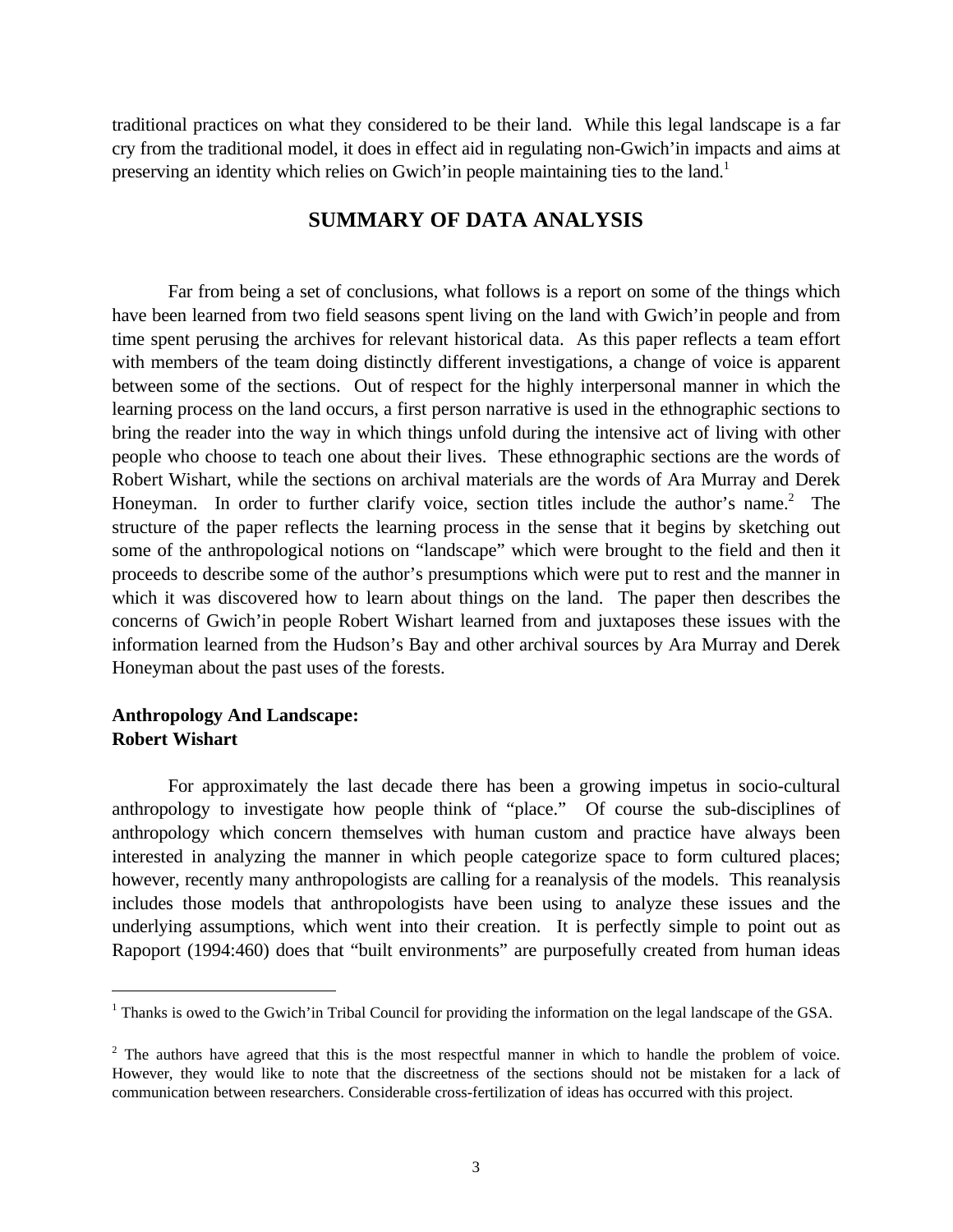and actions and are thus never chaotic, but it is quite another task to discover what those thoughts and actions of others are which make their models logical.

Much of the anthropological descriptions of cultured spaces have been presented in a manner, which fulfills the analysist's "etic" categories. In other words, attention was paid mostly to those categories, which were of interest to academia or to state sponsors. The dissatisfaction which arose from such descriptions came from many fronts and it is too time consuming to describe them here but let it be said that not a small part of this critique came from the very people who were the subjects of these reports. Once these critiques were listened to, it became very clear that what the people considered to be important was often different than the goals of the analyst. With the attention now swinging to try to understand how people themselves understand their "place", a lexicon of borrowed terms from other disciplines has been made available to anthropologists to help describe these perceived spaces. Thus it is now common to hear anthropologists talking about mental maps, image schemas or, most popularly, landscapes.

"Landscape's" original meaning arose out of the actions of distanced viewers perceiving a painting or photograph (Green 1995) but it has come to represent something far more involved and far more cross-culturally meaningful. Many have argued that "land" is never a purely "natural" entity, "land" is always experienced by people and then described through some communicative process; in other words, landscapes are cultural in their very nature as they are the result of communication which points to these complex perspectives. Some are not entirely satisfied with the term "landscape" and have tried to find other terminologies which better represent the intention of the process they are describing. For example, Gaile McGregor (1985:vii) chooses to coin a new term for "landscape" which she refers to as "langscape." McGregor feels that while "landscape" conjures a sense of truth with its overtones of a morally neutral representation, "langscape" refers more accurately to the process. I do not think it necessary to coin new terms for this particular process as long as one is clear about what they are referring to. In fact terms like "landscape" are good precisely because they are open-ended. Instead of going to the field and looking for set categories--as was often done in the past--and then returning with an analysis which is not only unrecognizable to people concerned but is also not valued by them, one can explore "landscapes" and return with locally meaningful categories which can then be used alongside locally meaningful terms to communicate situations which are understandable to local people as well as academia. For example, in analyzing differing forms of land tenure, Ingold (1987:154) argues:

... we have to stop thinking about the land in excessively two dimensional terms, as surface area. Regarded as a generalized, creative potential, land may just as well be condensed within particular locales, or distributed along particular paths. That is to say, it remains embodied in the properties of the landscape.

Following a similar line of thought, Schlichtmann (1985:23) points out that representations of land (i.e., maps) have a content and an expression which need a grammar, a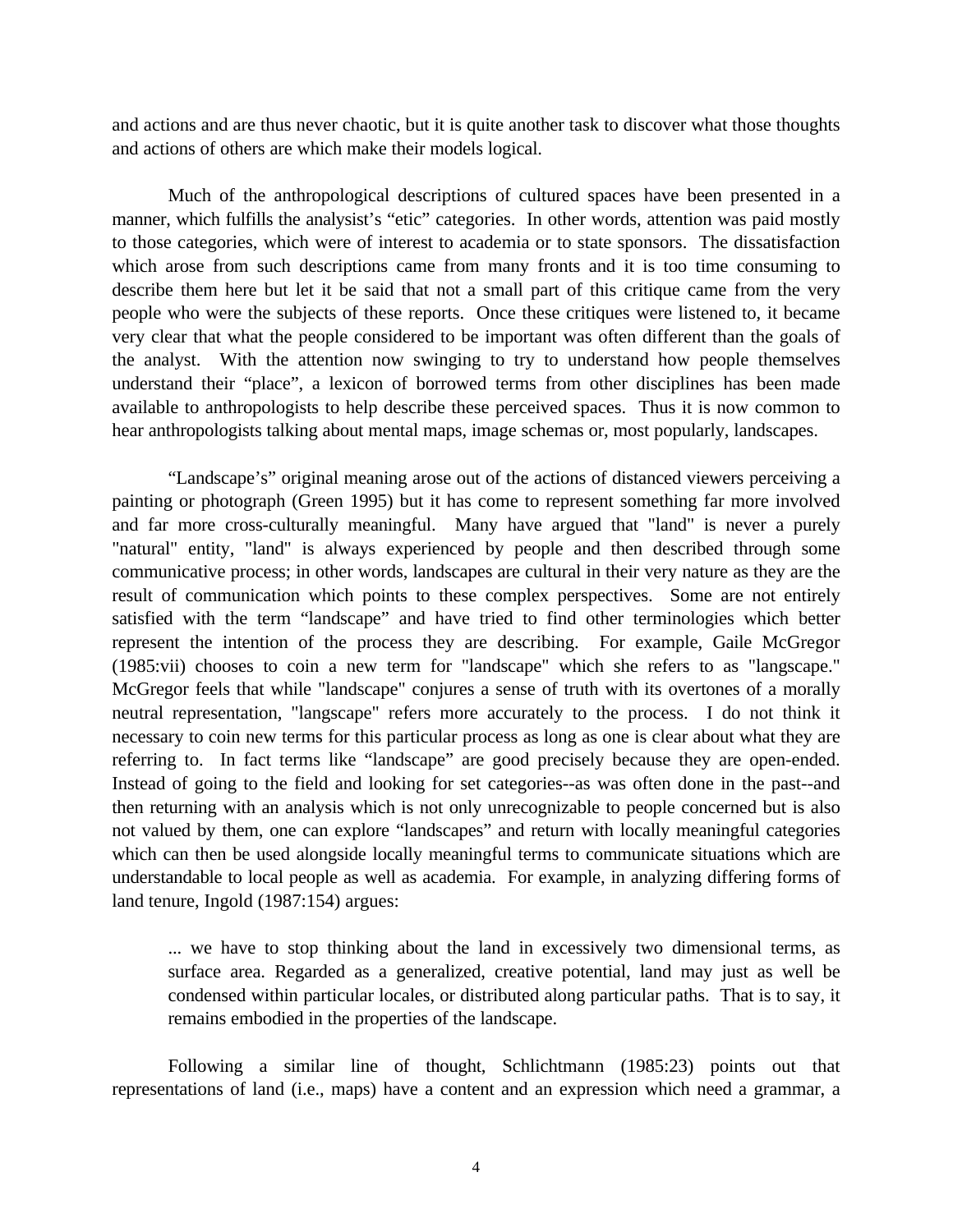code, in order to be communicatively successful. This code refers to shared understandings and norms of expression. Thus what is communicated is a culturally shaped view of the world through a medium which is deemed acceptable; this is what I mean when I talk of landscape and which hopefully opens up the definition beyond the original meaning of a detached viewer perceiving a painting or photograph. It is all well and good to go to the field and bring the valuable lessons that one learned through scholarly pursuits, but one has to be aware that if people are involved, the categories that they have selected may differ from that of the classroom. As First Nations continue to assert their treaty rights and as co-management boards become more of the norm, the problem of poor communication between First Nations users and resource managers will continue to manifest itself. This problem has a myriad of causes but one of the most important is that quite simply management sciences and First Nations users understand the land very differently. Both may have the same goals in mind but in order to achieve these goals they may come at the problem with very different perspectives. As the Sustainable Forestry Network has concerned itself with these issues, it is important to realize that the process of selecting certain elements and disregarding others in the communicative process of landscape creation has been well documented by anthropology and should be taken seriously and not discounted by those who seek some sort of "objective" study. For instance, Kwon (1993: 19) notes that the objects which make up landscapes are open to appropriation by cultures for the purpose of communication. In relation to First Nations people of North America, landscape studies have become increasingly popular following such academic works as Cruikshank (1990a and b), Fienup-Riordan (1994), Basso (1984, 1988, 1996) and Hunn (1996) to mention a few. All of these works talk about locally meaningful aspects of Native people's landscapes but they also make an argument about the process by which people come to learn these things.

When one first goes to the field to learn about an aspect of landscape such as forestry practices, one arrives with many preconceptions and questions which may or may not be appropriate. The process by which anthropologists come to learn how to ask questions in a locally meaningful manner is a long and often frustrating one. For example when I first began to do field work with Gwich'in elders one of the things I was asked to find out was what areas are harvested. This question was answered best by one elder when we were hunting moose around the junction of the Peel and Mackenzie Rivers. We were walking through the bush and stumps could be seen here and there. Evidence of human occupation is very important to the Gwich'in and it something that is talked about constantly. So this elder, after a long period of being silent when stalking through the woods, finally pointed to an old stump and proclaimed, "look here, everywhere you go in the bush, peoples have cut trees." I had asked him the question about where people cut wood a month earlier and he never responded to my question until this point. Perhaps the question was just ridiculous to his perspective and it just took a long time to find an answer, but most probably it just took this long before he thought I would understand a bit from a perspective of someone who lives on the land. I had already come to the conclusion that people do not really have a set area where they cut trees and they practice a more 'cut what and where you need to according to what is there for good harvesting' strategy' but this one statement given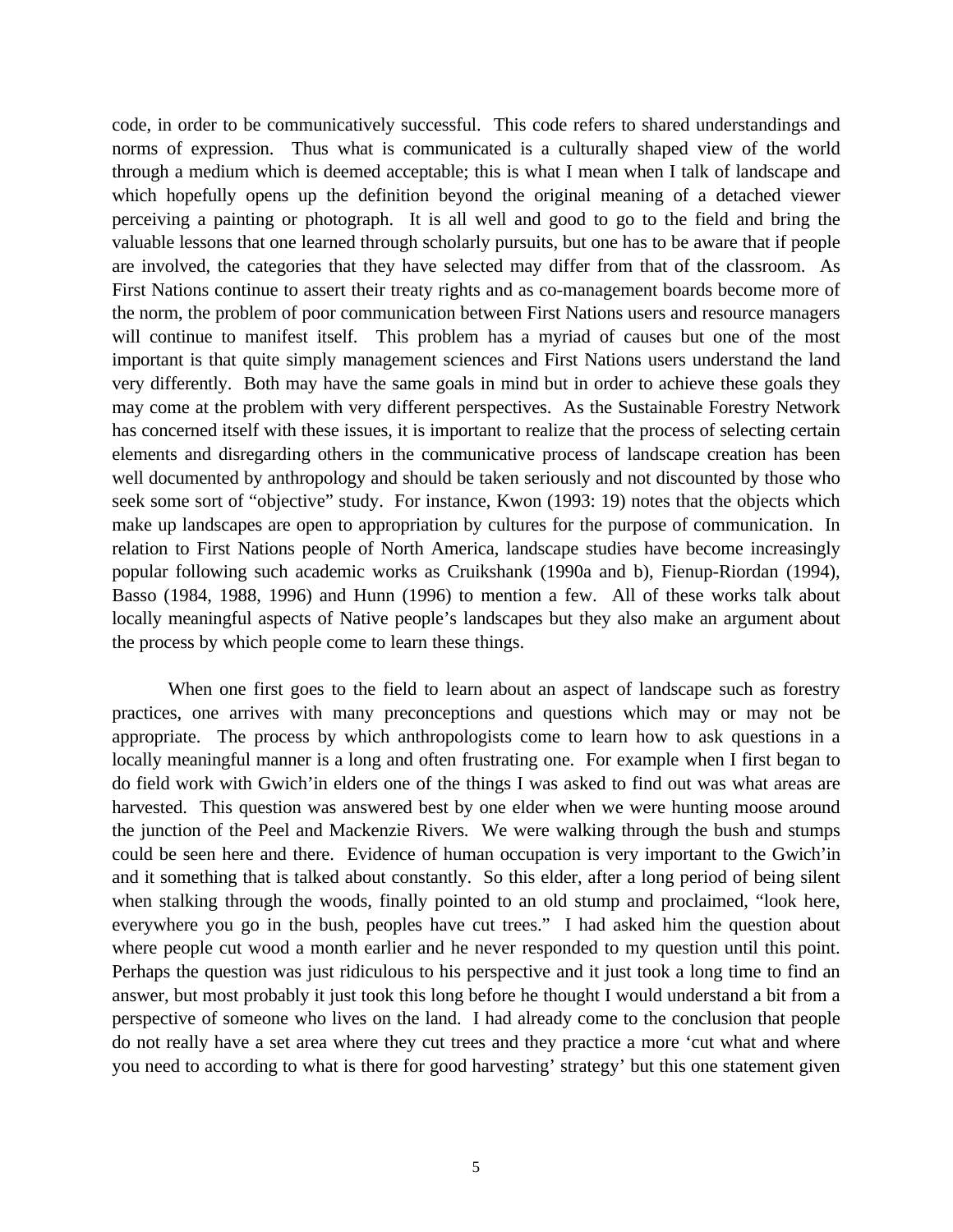in the context of a history of unanswered questions which crystallized how presumptuous I had been.

#### **More Presumptions And Getting Things Right; Local Practices, Activities And Selection Processes : Robert Wishart**

As should be evident by now the Gwich'in concept of "land" and "country" is one where people are involved in the picture. A desired landscape from their perspective does not include notions of pristine wilderness, it is instead a landscape where people are incorporated into the activities. This is of course not a new observation and many anthropologists have spent considerable words describing just how First Nation's people incorporate themselves into "ideal" relationships with animals and the land (e.g., Brightman 1993, Tanner 1979). Not surprisingly then when one investigates how people go about forestry practices in such a culture one must take into consideration that such practices occur often as part of other activities on the land. For example, it was during a moose hunt that the elder in the story I told earlier decided to communicate his lesson about forestry practices. Thus one can not really separate out such activities, they occur while living on the land and are made more complex by this degree of non-separateness. This also makes direct questions about where are good places to cut wood nonsense to the Gwich'in perspective. The best way to find such things is to live on the land while people are doing things and to help them as best as one can during these tasks. What follows then are observations and lessons I made and learned while doing just as I have described.

One of the first things which struck me as being interesting was the way that the elders I had contact with would look at trees and judge them as being of use or not. For example on one occasion I was with two elders in the bush and some trees they passed by without comment and others they walked up to and commented on how they were good timber. One tree in particular was large and had fallen over during the winter was talked about as being good "dry wood," "good for the stove," said one elder. "Good to pack," said the other. What they meant was that it was a good sized tree which was naturally dry and was close to the water so it would be easy to get out by boat in the form of five to twelve foot logs called "sticks" which could later be cut into one foot lengths and split for firewood. This dead wood referred to as "dry wood" is harvested from trees which are either standing dead due to natural causes, standing dead due to human influence, naturally fallen or felled by human hands for later use. Such wood is preferred for heating fuel. As one elder points out, really dry wood is good to get the fire going "good, really hot" and then a "half green" piece is good for at night because it lasts a long time and gives a good even heat. The category of "half green" overlaps with that of "not one hundred percent wood" which I will discuss later. Another stump was of interest because it had been de-barked prior to being felled as was evident from the bark missing from the few inches of stump immediately below the point of cutting.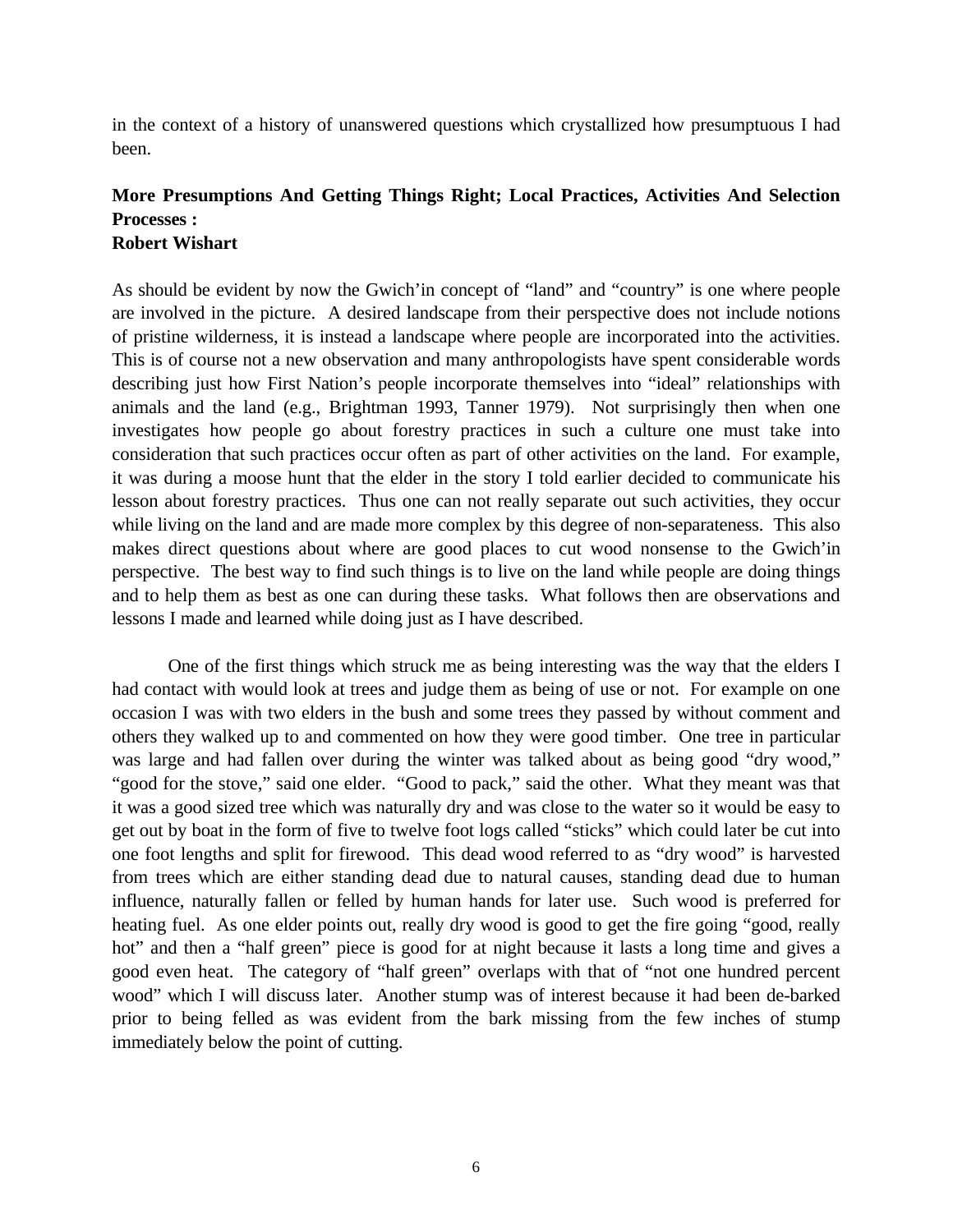Earlier that day we had talked about the old practice of building shelters and smoke houses from the bark of spruce trees. The practice was to find a few large spruce trees which were then etched by an ax around the base and again around the trunk about six feet up the tree. A straight cut was then made perpendicular to the first two parallel cuts and the bark was then carefully peeled from the tree until a sheet of bark about three feet wide and six feet long. If the tree was felled while still alive another sheet may be taken from the same tree; however, the practice of leaving the tree standing was far more common and the reach of the harvester was then a factor in how much bark could be harvested. In addition it should be noted that trees were selected for being relatively free of bark defects for this first six feet and the possibility of numerous knots and small, dry branches increases as one proceeds up the trunk. The harvesting of bark in this manner was almost always done in the spring when the sap in the spruce trees is running and the bark can be peeled from the tree easily and is malleable enough to flatten into sheets without cracking too much. These sheets were then fastened to a frame made out of dry spruce poles cut from small straight trees. Examples of smoke houses built in this manner can still be found at some fish camps along the rivers. I was told that often the bark was harvested and then the tree--now dead--was harvested later for other "dry wood" uses. So I assumed that this was just such a tree. One elder pointed out that the tree may have been cut for such a reason but it may not have been. These elders were not going to come to a conclusion about what use a tree had been put unless it was put to a use by their hands. Later I would learn that bark still gets peeled from trees today but there are many reasons why this may be done. The most common reason is to kill a good tree without putting the bark to any other use. The logs may be used for building materials for a cabin or it may be that the wood is needed for burning later on or it may be for a variety of other reasons and the evidence left behind is the same as that of the practice of peeling bark for the purpose of building a smoke house. In fact, the practice of building smoke houses from bark is fairly rare these days and usually occurs where people want to preserve an image of culture continuity for tourists or for children to learn about the past in a sort of a living museum type atmosphere. In other words, the people who choose to build smoke houses in this way are usually those commissioned to be "culture camps," most other people use plywood to cover their smoke houses these days while maintaining the practice of harvesting and making dry fish.

Another presumption which I had heard made is that people cut wood within ten to twenty meters of the road or the river. In the summer time when the road and the water is navigable and the bush is not by motorized vehicles this is generally true; however, people generally cut more wood during the time when sleds and snowmobiles make easy work of getting good dry wood from far back in the bush. Most of the wood that is used for burning is harvested in this way according to most of the people I talked to and they only cut next to the rivers and roads during the summer when they run out of wood harvested in spring by snowmobile. This answers why one often runs upon stumps along the banks of small streams and shallow lakes which are not navigable by boat but boast a copious number of big, dead standing "dry wood" trees.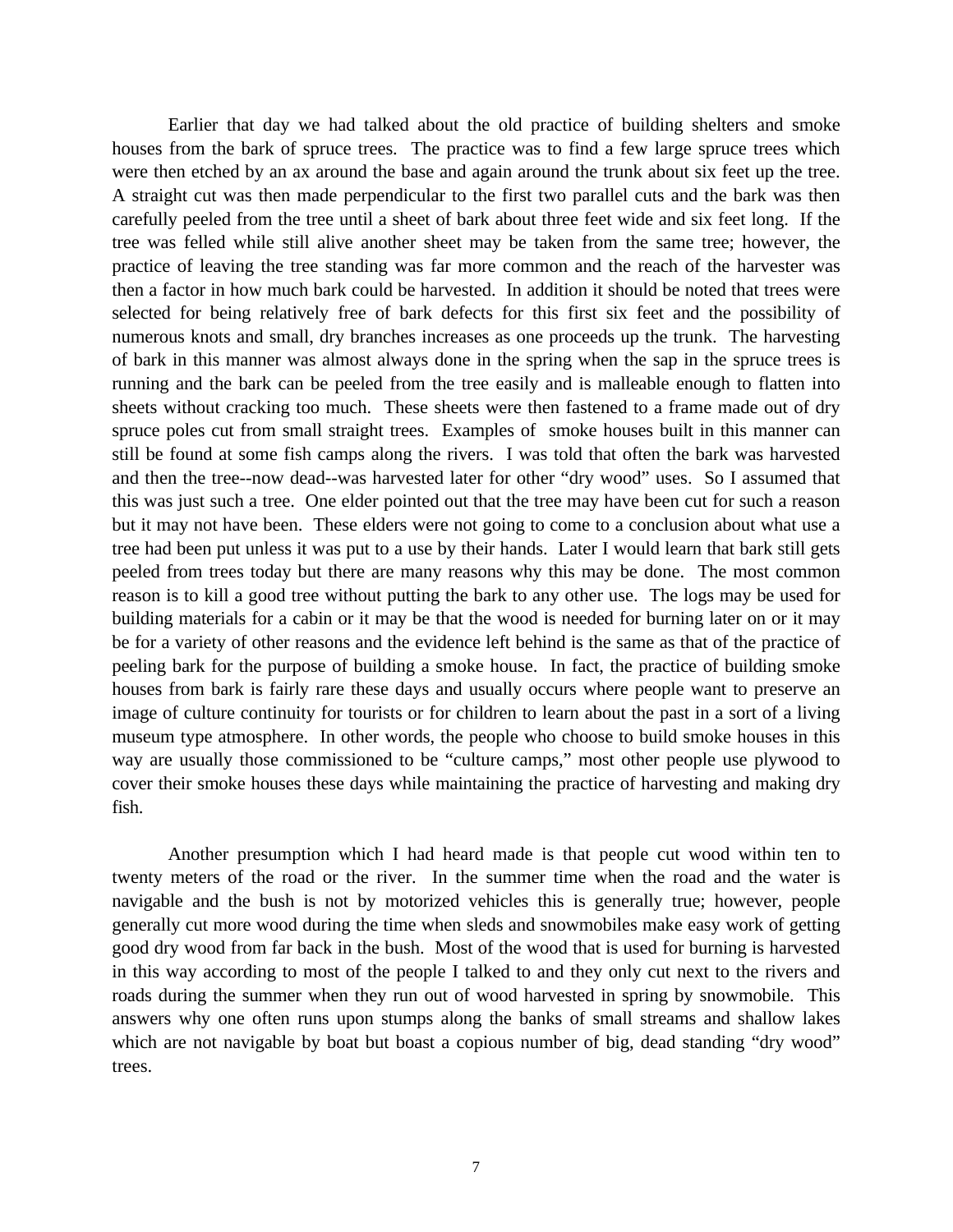My first hands on experience with the manner in which forestry activities are a part of living on the land came when we decided to erect a canvas tent. These tents require the use of a ridge pole to span the fourteen foot length of the roof with at least an extra foot at each end. An additional four poles of at least fourteen feet are needed for the supports. An additional twelve poles about six feet long must then be cut and tapered at one end so that they can be driven into the earth and the side guide ropes tied to them. These last twelve "pegs" can be cut from any relatively straight live wood and generally they are cut from tall willows which grow in dense patches all along the Peel river. However, the five long poles need special attention as will be discussed later. Furthermore, these tents do not come with any sort of floor so one needs to be provided. "Brush" or soft spruce boughs are cut and weaved into a floor which was warm, dry and smells fresh. This floor needs to be replaced about once every two weeks. Then there is the fact that such a tent is equipped with a ring for a stove pipe to fit through so wood must also be obtained.

In order to obtain all of these forest products we traveled to two different areas. About two kilometers down river from the ferry landing there is an entrance to a backwater which leads to a small hill on the north side of the river. I could see that there were a great number of trees growing on this hill so I understood why one would want to cut trees here but I could also see that up and down the river there were many other places where spruce trees grew in abundance and these were not on top of a precarious climb up a steep bank and then up the small hill. It seemed to me to be inefficient to cut wood there when I could see so many other easy places. Furthermore, we did not take the chain saw with us up the bank and this intrigued me more along with the fact that we took along a blue tarp.

Climbing up to the top of the bank, I could now see that the woods here were rather open and, while there were a few large trees, most of the trees were either short and densely foliated-- Christmas-tree like--or they were tall and spindly. People immediately set to work cutting down trees which were no higher than six feet but which sported a good supply of boughs while I was instructed to start using the machete to cut the limbs and to pile them on the blue tarp. As I hacked the limbs off I could people discussing the merits of some other trees. "Not tall enough," "Not straight," and "This one's good, but too green" were a few of things these people were saying. Finally they decided upon one tree and cut it down. When they reappeared, they were carrying a long pole cut from a tall thin standing dead tree. I asked about the selection process and one of them said that the pole had to be fairly straight and not too thick because it would be too heavy. Most importantly the pole had to be dry because it would not bend under the weight of the tent if it was not green. This tree was to become the ridge pole. Bundling up all the limbs I had cut off, this one person explained that the limbs of small trees had softer needles and were more densely foliated.

To find small trees growing in an abundance one must look for areas where there are open spaces for small trees to flourish. Perhaps in the past this area had been more densely forested with large trees which were cut by people or perhaps the conditions had changed enough for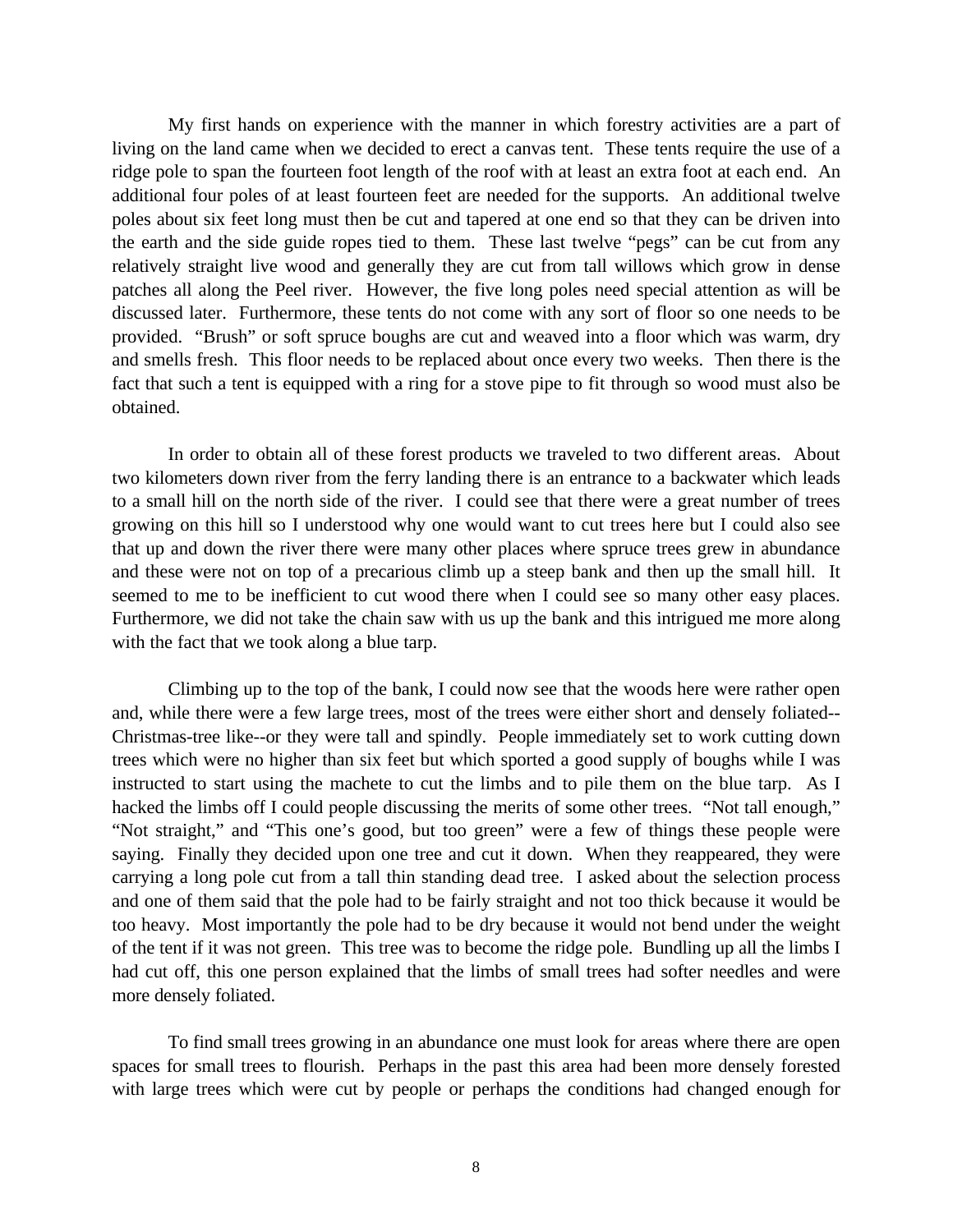enough of the larger trees to die off and become dry wood. There was some evidence of large trees being cut down and there were some large trees still standing but generally the area was quite open.

The blue tarp, now loaded to overflowing with spruce boughs, was "packed" out. Sliding and stumbling down the steep bank we finally placed the boughs and the ridge pole into the scow and pushing out from shore we proceeded to yet another spot further down the river on the south side. Once again the bank here was high and steep but one could see even from the river that the ground was level up there and the trees were large and many. Another curious thing about this place was that there were trees along the bank which were de-barked for the first six feet. Proceeding up the bank one could observe how these trees were just the front markers of lines of de-barked trees which cut through the forest a hundred meters back to a small lake. I asked about this and they said another person had debarked these trees the previous spring. I asked if he had taken the bark off to build anything and he replied that he had just done that to kill those particular trees because they were good straight trees with a good grain. I asked if he had killed those trees for fire wood and replied that he did not know but probably for building things and for burning. Even though these trees were clearly marked as being someone's other people had already cut a couple of them down and we proceeded to do the same. After felling one of them, one the people said that these were not one hundred percent. At the time I did not know what he meant by this but I proceeded to hack the limbs off with and ax following the model of another person. After the wood was de-limbed and cut into sections which began at the base at about five feet in length and ended at the top of the tree with a section about twelve feet long, the wood was hoisted onto shoulders and "packed" to the top of the bank where it was thrown down to the shore. The sections near the base were considerably heavier than those near the top even though they were cut into lengths to compensate for the difference in girth. Once again the reason for this I learned later. The first section of each tree was left behind at the insistence of the person who had cut up the wood because he said "not good dry-wood, too gummy." What I though he meant by this was that this was the section missing its bark and the sap here had congealed into "sticky-gum."

Another aspect of this field experience which makes the study of local forestry practices by means other than personal experience difficult is the way in which people use different technologies to harvest different trees and in different areas. When I first began to walk around the forests of the Mackenzie Delta, I often noted trees which were cut using different technologies. Ax cuts are very distinctive but the difference between the cuts made by chain saws or Suede saws are harder to discern; however, the cuts made by chain saws usually follow a pattern of cutting a wedge on one side and then cutting straight through the other side so the tree falls in a desired spot. With Suede saws the cuts tended to be flatter due to the human effort needed to cut through these large trees. What I assumed at that time, as did many other researchers, was that these differing technologies represented different time periods with the ax cuts being the oldest and the chain saw cuts being the youngest. What I know now is that this is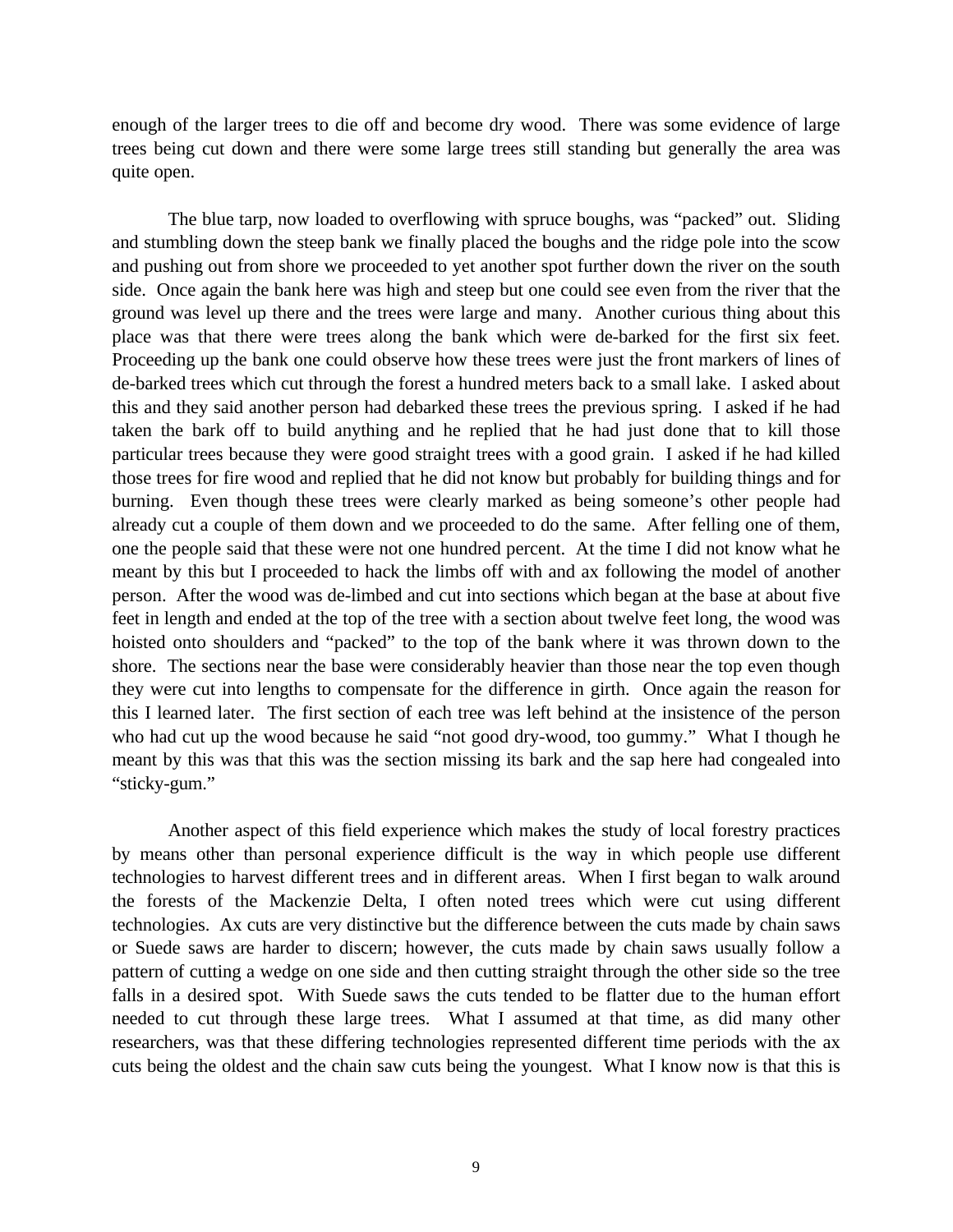an assumption which should be approached with care and stumps should be examined by some other means to determine the time period when they were cut.

As my experience has shown, technology such as chain saws which are heavy and require the use of expensive gasoline and lubricants are only used to cut down the large trees. When one needs to cut down small trees for brush or for poles, the weight of a chain saw makes it inefficient to carry up a bank when a sharp ax or machete can make fast work out of the job. I have seen trees measuring ten inches in diameter felled with a sharp ax in under two minutes without winding the wielder at all. Similarly, willows three inches in diameter are cut in just two strokes from a machete when it is sharp and used by someone who knows how. Furthermore, when people travel and set camps for the purpose of hunting, trees need to be harvested for a variety of uses and a chain saw is often the first item left behind due to its weight and odd shape. So when a moose, for example, is harvested and a bed of willows is needed to pile the meat on to keep it clean it, is an ax or machete which is used. When that meat is being packed out and a trail needs to be cut through the bush to make this process easier it also done with these hand held tools.<sup>3</sup>

#### **Wood That Is Good To Burn: Robert Wishart**

One of the presumptions that one must leave behind is that people treat firewood the same way everywhere. This may seem simplistic but many mistakes can be avoided and many questions answered by discarding this one presumption. Firewood in the areas where I grew up was often obtained in the green state and then stacked for a year or more to allow it to dry out. From a Gwich'in perspective this is an inefficient way of proceeding. One of the issues which I have heard researchers wonder about is why they often come across trees which are cut down and left behind. Sometimes the tree is cut down because it is in the way but most often it is cut for future use. When trees are cut in such a manner they are usually used later but many factors can change which will require leaving a log or tree to rot in what seems like wasteful manner.

The location where wood is taken from has a great deal to do with its quality. For instance, we had been burning wood taken from dead trees which had been felled the previous winter however, the ground in this location is composed of muskeg. This particular wood was dead but it was not completely dry. "Half green" wood like this refers to the fact that the trees are standing in a very moist environment which makes them wet even when left to dry for a year or longer. In addition, the wood was hard to split due to a sever twist in the grain<sup>4</sup> and the presence of several large knots on each piece. When burned this wood was slow to catch and never gave off much heat. "Good wood for night, but no good for this weather," said one elder

 $\overline{a}$ 

 $3<sup>3</sup>$  I have even seen large butchering knives put to these uses when the other tools are being used by someone else.

<sup>&</sup>lt;sup>4</sup> 180 degrees over less than a one foot length.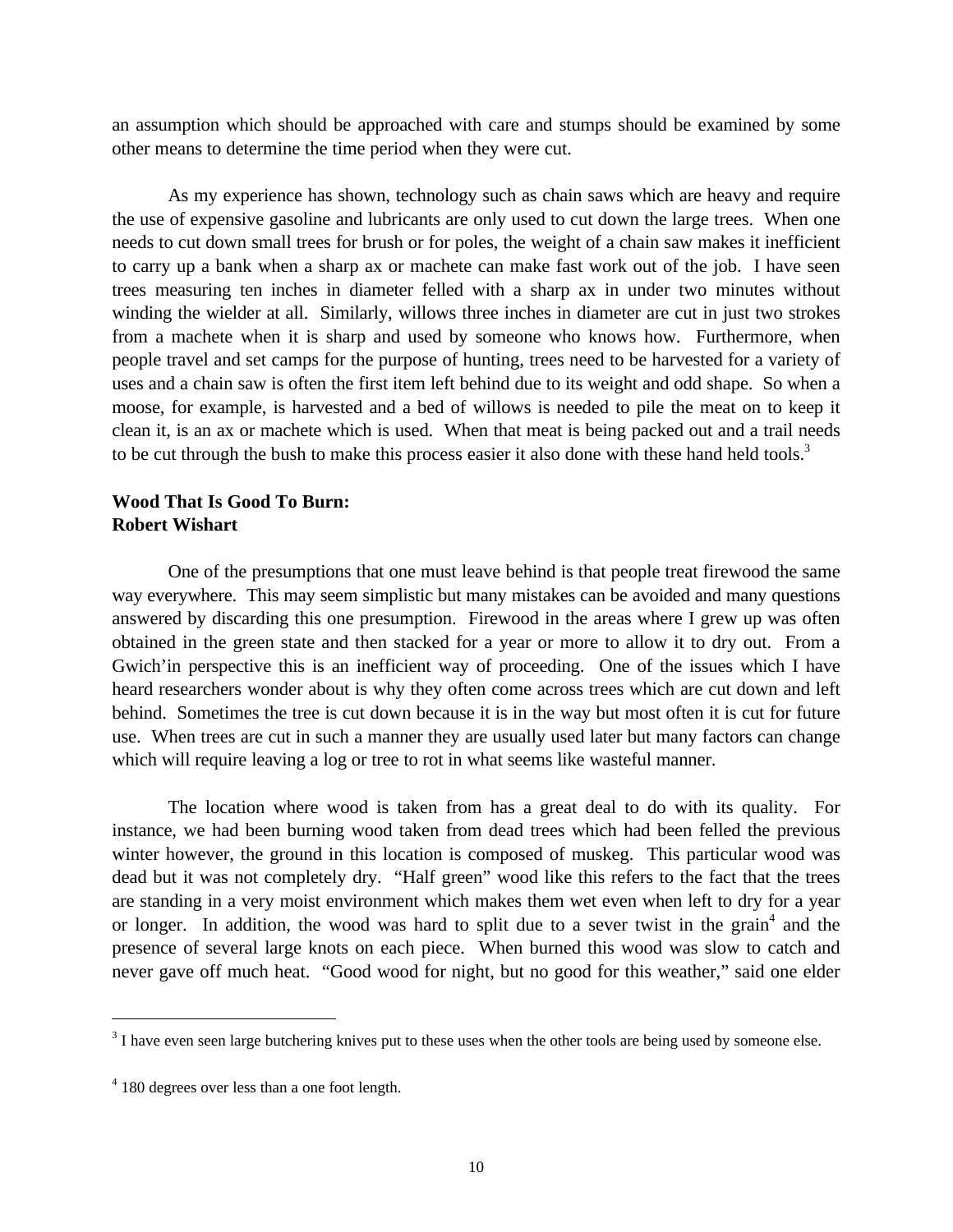woman. This finally motivated us to cut some "good dry wood."<sup>5</sup> The need for wood which catches quickly and burns hot and dry is more urgent during the fall when the weather is often cold and damp.

The first morning we packed the chain saw and the ax into the boat and headed down river to the same spot where I had cut wood with other people. As these people had not talked to this particular elder where we had landed, I can only assume that they saw a similar landscape which made this place a desired spot to land and the forests above a good place to find dead wood. Perhaps the access looked easier but more probable is the shared ability to look deep into a forest and recognize good quality standing dead wood.

We proceeded to walk through these woods and this elder commented on the cuts made by other people recently. When he came upon the sections of the trees that we had left behind he told me to throw these down the bank as they were probably good to burn now. "Looks like these were cut a few weeks ago," he said. It was at this point I said that these were the ones that we had cut earlier that summer. Looking at a tree ten meters from the stump he said, "what about that one, does it look good to you?" I replied, "

enough and did not give away the fact that I really did not have a clue how to tell the difference between one dead tree and another). "Hmm," he said and proceeded to cut it down. When the tree had fallen he began to cut into sections which were obviously much too large to carry. "No good here, still too green," he said. Cutting closer to the top he said, "good here, take these." He maintained that when a tree dies it dries more quickly at the top than at the bottom so the top was good dry wood while the bottom, large logs would need more time to dry out and would be utilized at a later date by either this elder or someone else if nothing happened to make the wood undesirable such as the onset of "wet rot"--a certain amount of dry rot is tolerated and is a sign that the wood will be good to burn. This practice explains why the guy had left behind the bottom section of each tree earlier that summer and it explains what he meant by "too gummy." As we walked further back into the woods, the elder looked at each tree speculatively. When we reached the lake we turned to the west and went to a stand of spruce trees which to me looked like they had been dead too long. The bark was covered by termite holes and those made by woodpeckers. For some reason this meant that they were rotten to me. Cutting the first one down, the elder declared, "best dry wood I've ever cut." As he sectioned the tree I could see what he meant. The wood was dry and light in colour and when I hefted the first log onto my shoulders--a log larger than those I had previously carried--I discovered the difference in weight. After the had cut down several trees and sectioned them we packed sixteen "sticks" out and left the rest on the ground. "Tomorrow we'll come back and all we need to carry is the ax," said the elder. This explains why one often runs into places where there are trees which have been sectioned but not cleaned. As more wood is needed you simply return to the same spot and clean

-

<sup>&</sup>lt;sup>5</sup> The motivation to cut wood for camps often comes in the form of indirect and sometimes not so indirect instructions from women. This is especially so in the case of fish camps which are the domain of the women who prepare the fish. This aspect of communication and action will hopefully become the subject of a future paper which I am considering.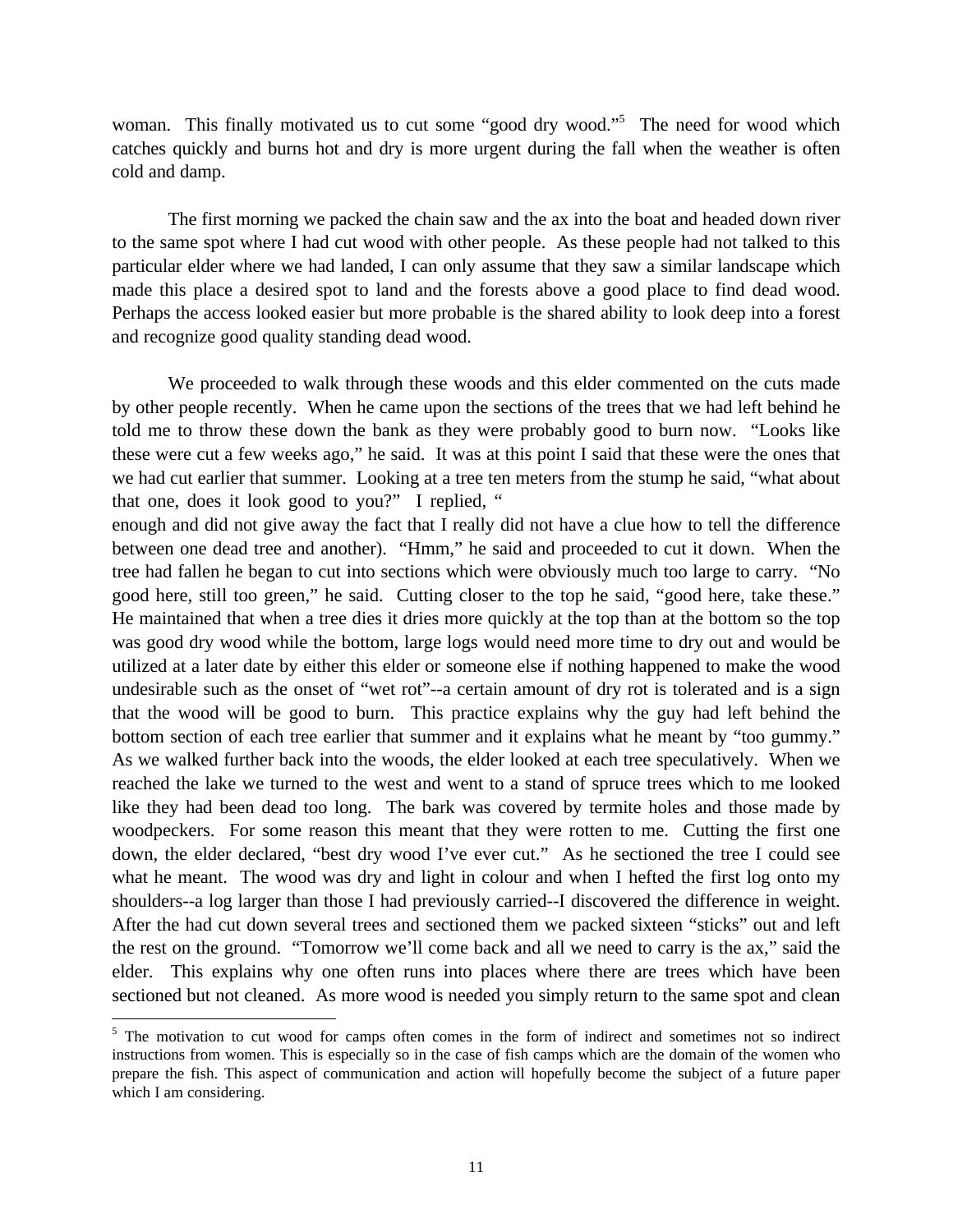the logs that you need and then pack them out. As in the cases above, a chain saw is too heavy and cumbersome to carry all the time so one does all the cutting at one time and then packs out the wood over a period of days, weeks or months. As conditions change and as human factors direct, there will always be some of the logs and whole trees left where they were felled so one should keep in mind that when these trees are found in the bush they usually indicate a tree which was already dead and then cut down.

To the Gwich'in perspective, hauling out wood that is in poor condition for burning purposes is wasteful and could even be potentially dangerous if enough energy was used carrying out wood which could not be of immediate heating use. When "green wood" is desired for stoking a fire overnight it is usually cut from trees close to the campsite as it is exceedingly difficult to transport. Wood which is "dry" and good for burning is that way because it has dried standing up or on the ground where it was felled and people are very cognizant of the stages and degrees of this process as can be understood from the variety of terms used to describe desiccation. Therefore, one should never fall victim to the idea that there is no real planning involved, it is just that at times it is far more efficient to peel the bark from a "good" tree and return a year or so later than it is to cut it up and haul the heavy green wood out of the bush. Thus instead of bringing the wood to a pile where it is dried, Gwich'in prefer to "store" their wood on the land.

# **Concerns About The Past:<sup>6</sup> Ara Murray**

 $\overline{a}$ 

As can be ascertained from the preceding words by Robert Wishart, there is a great deal more to learning about forestry practices than just going into the communities and asking a predetermined list of questions. One of the ways of discovering what people consider to be proper behaviour while on the land is to listen for stories about things which happened in the past which were not considered to be good. In the case of forestry in the GSA, it is in the past that the most intensive use of wood occurred. Both Robert Wishart and I have talked with elders who point out that in the past the missionaries, schools, traders, prospectors and steam ship companies had a devastating effect upon the forests. Through Gwich'in eyes these Europeans and their institutions practiced forestry activities which were indiscriminate and over-zealous. As Rapoport (1994:460) points out, the perception of chaos in an environment stems from "misunderstood, not liked or felt to be inappropriate" occurrences. One elder talks about how the steam ships required an immense amount of wood to fuel the burners. Many people, including some Gwich'in, earned a great deal of money cutting wood for these ships. For example one elder from Tsiigehtchic talked about how he earned eight dollars per cord of wood and that the ships required one cord per hour to operate. He does not mention which ship he was cutting for and it seems that they all had different burning rates depending upon the tonnage of the ship and the efficiency of its

<sup>&</sup>lt;sup>6</sup> The initial retrieval of archival documents was undertaken by Craig Candler and a report was written by him concerning the availability of the materials (Candler 1998).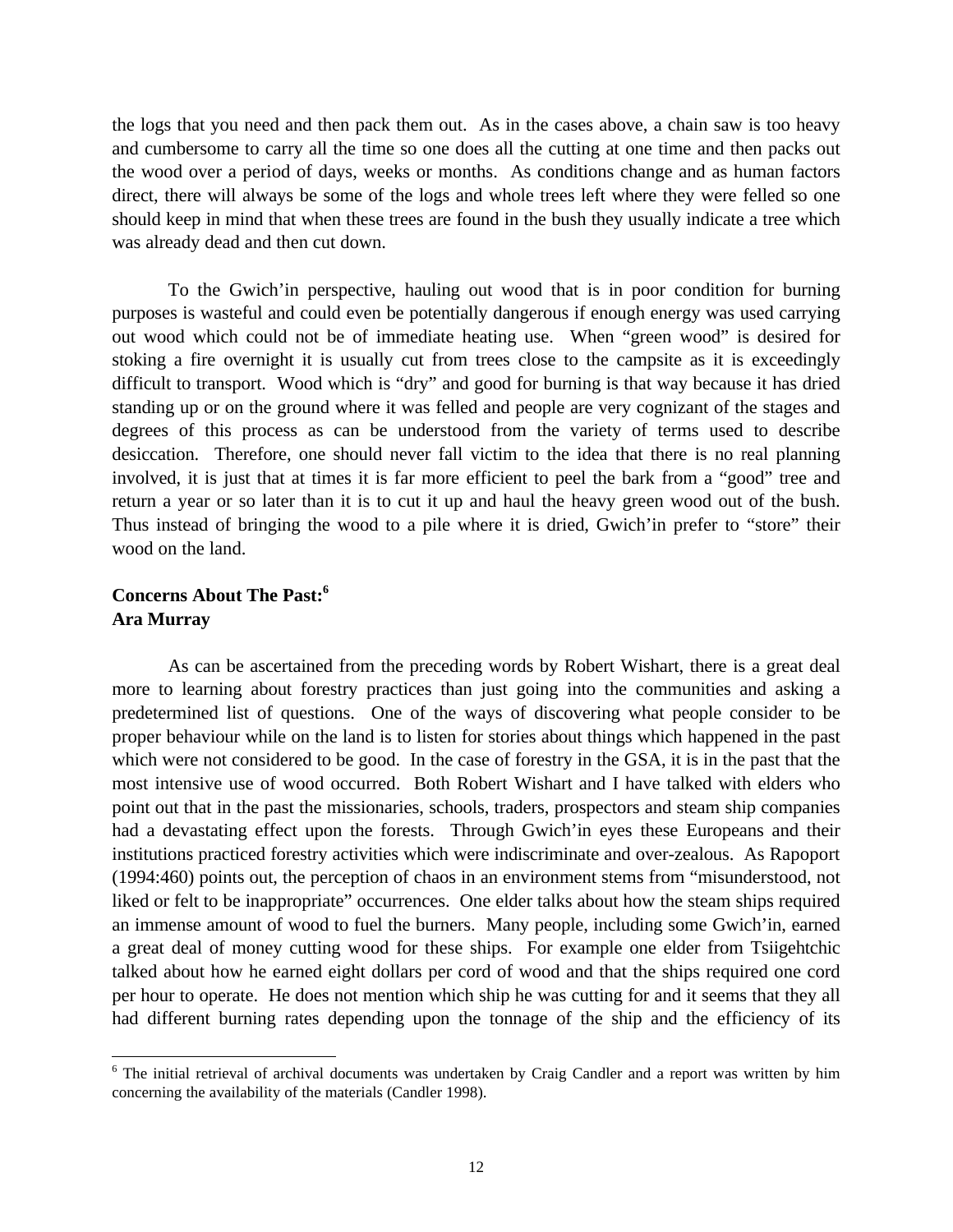burners. One can guess from the ships' logs that this elder's estimates may be on the conservative side but it is difficult to determine. For example, it can be determined that the SS. Wrigely (Hudson's Bay Company, SS Wrigely--Ships Log 1890-1893: 1892) burnt 261.5 cords of wood during the open-water season in 1892 by counting how many cords were taken aboard every time the log mentions that wood was picked up but exactly how many sailing hours this represents is difficult to say. The archival information available on the S.S. Distributor mentions that with a seven foot long firebox, the ship burned between three and three and a half cords per hour (Green 1987, Candler 1998:5). The S.S. Distributor, being one of the later steamers, was presumably more efficient than the earlier ships; therefore one might conclude that the earlier ships burned more than three cords per hour. However, this may be incorrect as sizes of steamers varied and fuel efficiency was probably not a priority at that time.

The written record regarding the history of forestry in the Gwich'in Settlement Area is restricted to archival materials reflecting European activities in this area and the surviving records for both the Hudson's Bay Company and the steamships are far from complete. "HBC wood lot inspectors went up and down the Mackenzie inspecting the wood lots counting how much cordwood had been cut" (Candler 1998) but unfortunately the reports of these inspectors have been destroyed or lost along with other valuable archival material. The majority of the remaining materials are stored in the Hudson's Bay Company Archives in Winnipeg. These materials include trade post journals, trade post account books, reports on districts, and, most promisingly, steam ship's logs. To this date I have found no mention of any forestry activities in the account books, which leads one to believe that such activities were not paid for by the post. Furthermore, the post journals make it fairly clear that people who were already in the employ of the company were responsible, as one of their duties, to provide cordwood for the post's use.

The trade post journals vary greatly in the quantity and quality of the information made available depending on the authors' inclinations. Generally speaking however, the post journals are fairly sketchy concerning forestry practices. When they do mention such activities, it is in relation to the wood procured for the posts' own use and does not give one a clear idea about where wood was being selected. For example, this quote is indicative of the information available: "Sandy, George, and McIver cutting and hauling fire wood. Wind south. Ther[mometer] 25 below zero." (Hudson's Bay Company, Peel River Post Journal 1881-1886: March 1, 1884). As one can see the information is sketchy but contains some important clues. The post journals mention when men went to cut cordwood or fire wood for their own use but not where they went for this wood. They did not travel any significant distance away from the post however as it would have been recorded if they had. The post managers very diligently recorded where their men were and all of the trips that they went on including those which were just overnight. The men employed at the post were also responsible for producing the wood for the post buildings, their own houses, scows, skiffs, and occasionally the Roman Catholic and Anglican Missions.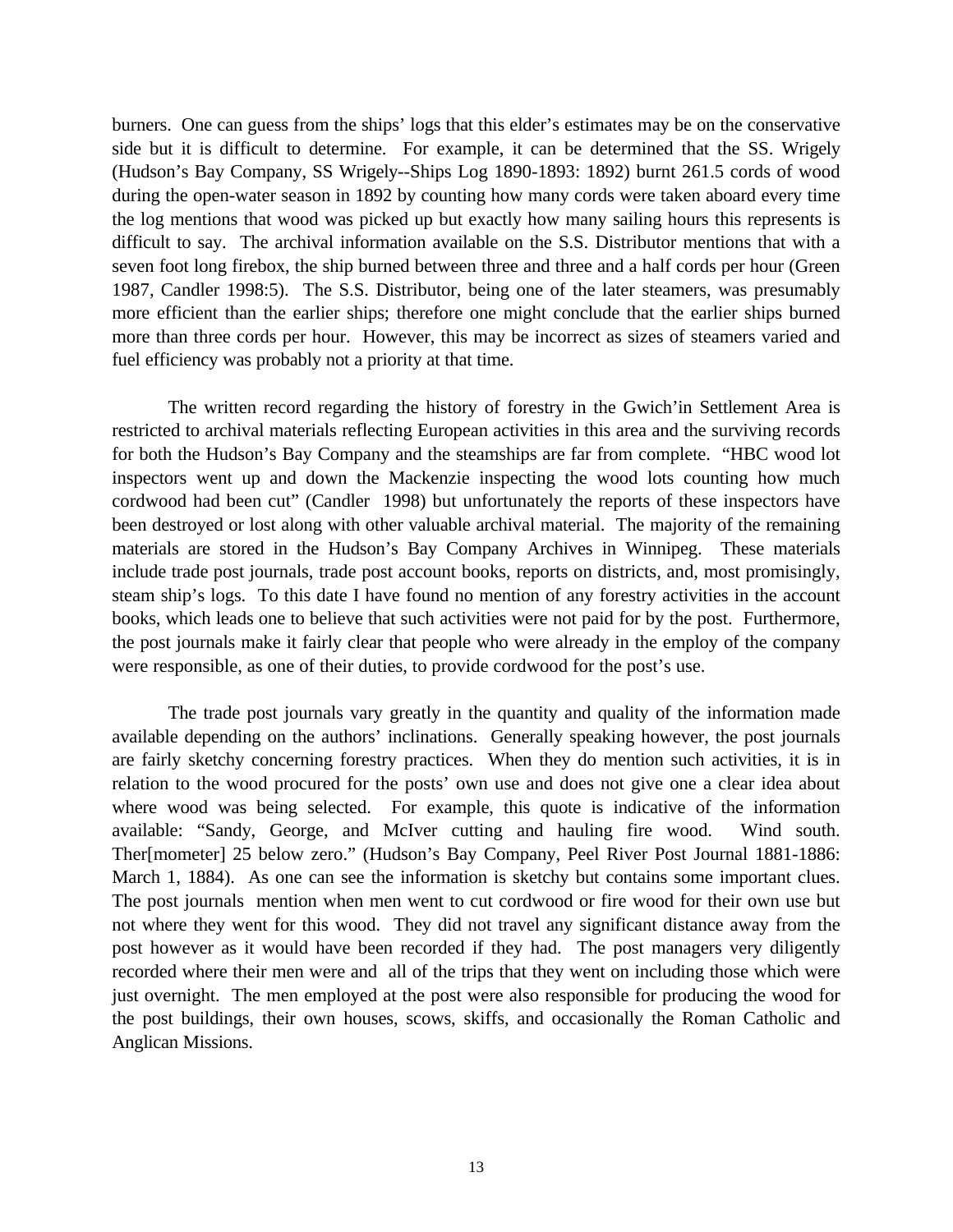There is no archival evidence suggesting that Gwich'in people did any cutting for these posts which would seem to confirm the local idea that it was by local standards the "visitors" who cut down the forests. The post managers kept track of all Native people passing through the post, where they were from, and what business they had at the post. Since the authors were consistent in describing the Native involvement in all activities it leads one to expect that any role that they may have had in the cutting or hauling of wood would not be overlooked. For instance, an entry that mentions a post employee being assisted by natives in sawing logs into stove lengths (Hudson's Bay Company, Aklavik Post Journal 1930: March 14, 1930).

The reports on districts are useful in that they provide the physical layouts of the trading posts so that one can ascertain where forestry activities may have been at their most intense during these periods. They also give clues to the physical structures of the buildings. For instance, the 1896 report on the Peel River district mentions that the post buildings were built out of spruce logs with spruce bark on the roofs. It is mentioned in a post journal entry that dead wood was laid for foundations of houses (Hudson's Bay Company, Peel River Post Journal 1881- 1886: May 28, 1885).

As the steamships were fueled with wood there is ample mention of when, how much, and the rough locations of the wood which was acquired for the ships. What is not mentioned is who was cutting the wood, although they hint at the fact that these activities were occasionally undertaken by people under the direct employ of the steam ship companies. They also do not mention where the wood was being cut, they merely indicate roughly where the woodpiles were. The following example is similar to a vast repertoire of other examples: "Left wood pile at 1.50 Had to stop again at 3.00 and take on 6 more cords wood and left at 4.30 Cloudy Flint River at 11.30 Chicago at 18.15 Wood pile on River 22.30 took on 6 ½ cords Left at 23.40" S.S. McKenzie River--Ship's Log 1921-1922: June 30, 1921).

It is mentioned in the trade post journals that Hudson's Bay Company men spent some time at wood camps cutting and hauling wood for the steam ships. For example, "Paul Cho and Pierre return from cutting cord wood and reported having hauled twenty-five cords of steamboat wood" (Hudson's Bay Company, Peel River Post Journal 1913-1914: April 10, 1914). Although the post journals document how the men were generally employed it does not record where the wood camps were located.

Oral information gathered in the summer of 1999 is supported by the Elder from Tsiigehtchic who cut steamer wood for eight dollars a cord. An elder from Fort McPherson said that Gwich'in people who cut cord wood for steamers would be paid upon the arrival of the steamers. This work was not based upon a contract but was open to anyone with the time and resources to spend cutting cord wood. It was interesting to see a similar incentive system used in Fort McPherson for the construction of a new Co-op store in 1999. Rather than have people come in to the GSA and start logging, the Co-op community committee decided to open the job up to their own community in order to create jobs for anyone who wanted to work and to avoid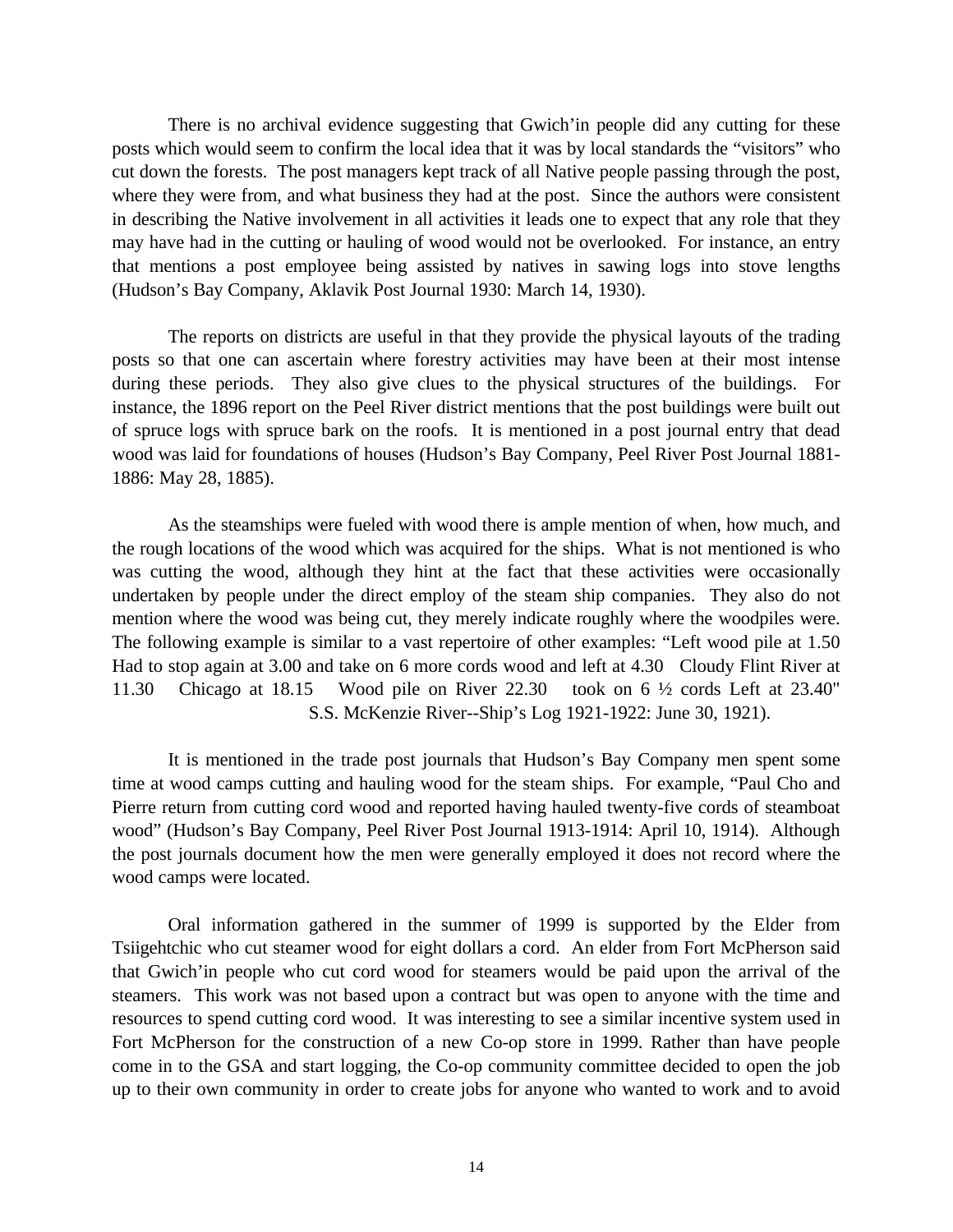any possible risk of clear cutting. They offered one hundred dollars per suitable log to any Gwich'in individual and set a limit of ten logs per person.

An important factor in determining the extent of the wood taken for the steamships is obviously how many ships were operating and for how many years. In the archive material reviewed for this purpose only two ships logs were available to be studied. These ships, the SS. McKenzie River and the SS. Wrigley were both run by the Hudson's Bay Company. The SS. Wrigley was the first Hudson's Bay Company steamer, it ran from 1887-1907 and was replaced by the SS. McKenzie River in 1908. The SS. McKenzie River reports using 154 cords for one trip in 1921 (Hudson's Bay Company, S.S. McKenzie River Ship's Logs 1921). Although these ships generally made two trips per season, they did not always travel all the way to the Peel River post area. The SS. Distributor was run by Alberta and Arctic Transportation Co. Ltd. which was taken over by the Hudson's Bay Company in 1924 (Hudson's Bay Company, Archive Search File S.S. Distributor). The logs for the S.S. Distributor were not available through the archive. I

found three other steamers, the "Eva", the "Northland Trader", and the " in the post journals (Hudson's Bay Company, Peel River Post Journal 1913-1914: July 8-10, 1914, Aklavik Post Journal 1929-1930:4). Although these comments did not offer any information as to which company operated each ship or how cord wood was provided for them, the dates of the entries are available. The post journal for Peel River records that three different steamers arrived in July of 1914 (Hudson's Bay Company, Peel River Post Journal 1913-1914: July 8-13, 1914). This indicates that traffic during this time was fairly heavy and points to substantial fuel use.

By putting together information found in various archives I have attempted to recreate a fictitious steam ship journey through the GSA. Ideally, the ships logs would be enough to simply add up how many cords were taken to travel a certain distance. Unfortunately it became obvious that a lot of guess work was necessary to do this. For example, some times it was not recorded how many cords were taken on board and sometimes massive discrepancies between seemingly identical trips make it difficult to calculate how much fuel was used. As mentioned above the S.S. Distributor used approximately three and one half cords per hour. Using an index of the distance between Mouth of the Peel and Fort McPherson I was able to extrapolate that it took roughly four hours of up-stream travel to go twenty five miles, and roughly three hours of down-stream travel to go the same twenty five miles. Knowing how many hours it took to go a specified distance, I figured out that it took fourteen cords to travel twenty five miles which equals approximately 1.8 miles per cord of upstream travel. Going downstream it would have taken 10.5 cords to go the same twenty five miles which equals approximately 2.4 miles per cord of downstream travel.

On this fictitious trip I imagined a steamship entering what is now the GSA on the Mackenzie River and traveling downriver to the Peel and then all the way down the Peel to Aklavik for an approximate downstream distance of 250 miles. From Aklavik the same ship would have traveled upriver to Fort McPherson which is approximately 100 miles. From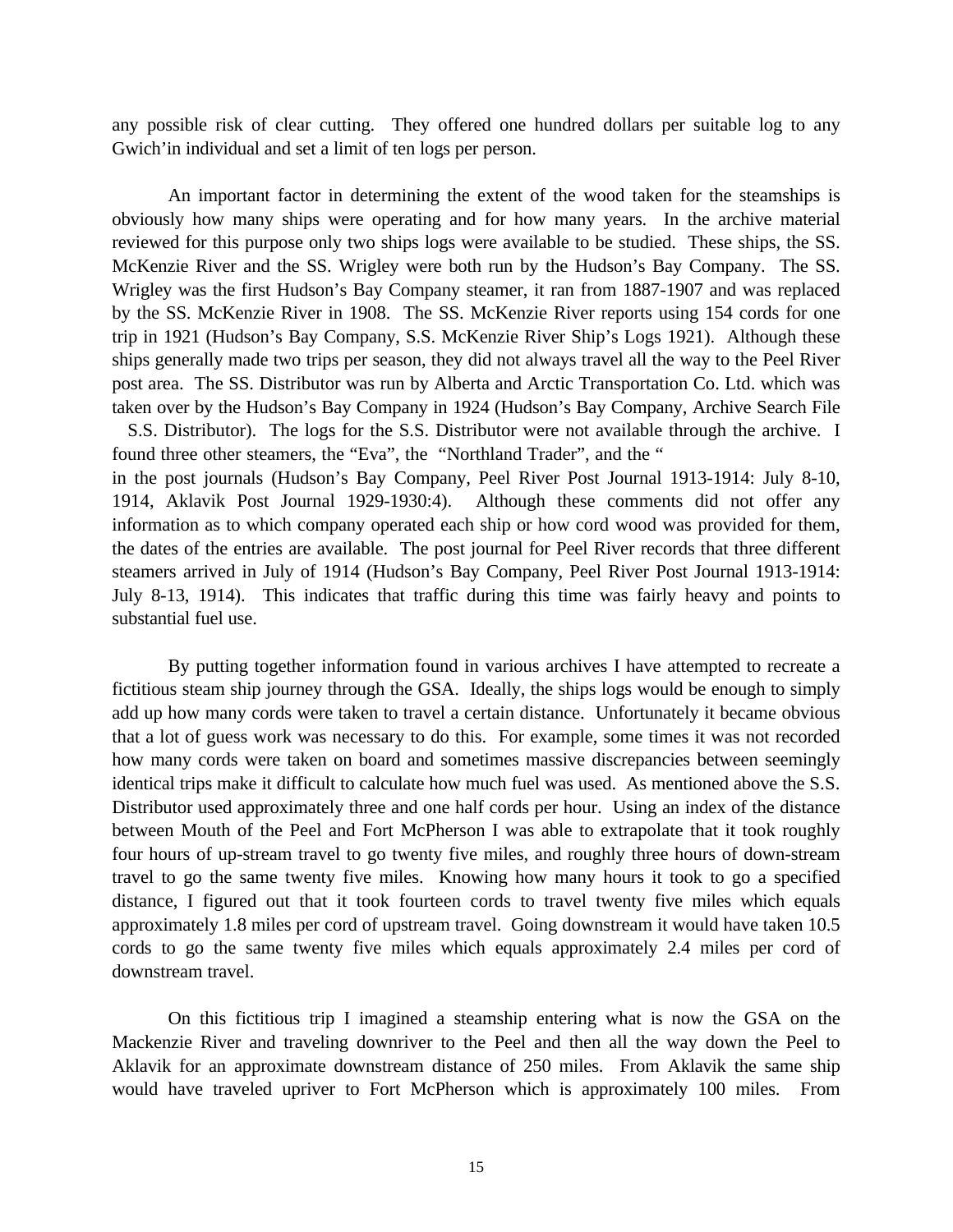McPherson the same ship would have traveled 25 miles downstream to Mouth of the Peel where it would have entered the Mackenzie River and traveled 200 miles upstream to the border of what is now the GSA on its way to Fort Good Hope. On this simplified trip, which assumes no side trips or backtracking of any kind, a steamship visiting the then four important trading areas of Arctic Red River, Aklavik, Mouth of the Peel, and Fort McPherson could expect to travel 275 upstream miles and 275 downstream miles within what is now the GSA. This steamboat would have used approximately 152.7 cords for its upstream trip and 114.6 cords for the same distance going downstream. For a total of approximately 267 cords for that fictitious trip. The estimate of three and one half cords per hour is an approximation as we do not know factors such as the force of the flow of the Rivers, the tonnage of cargo, and the weight of barges that they may have been pushing etc. All of these factors plus the make of the ship itself could lead to substantial variations in these figures. However, even if these estimations are incorrect by a factor of 0.5, this still indicates that a considerable amount of wood was used by these ships over the years. The indicated time period beginning with the S.S. Wrigley in 1887 and ending circa 1945 when oil began to replace wood as fuel. There is archive material that records that the S.S. Distributor converted to oil in 1944, but it I cannot say if each steamer in use at that time converted to oil or continued to burn wood. It is difficult to determine how many trips each steamer made using the limited ship's logs but the logs for the S.S. Wrigley and the S.S. McKenzie River mention making one trip per season within the GSA (Hudson's Bay Company, Archive Search File -Steamer Wrigley 1937, S.S. McKenzie River Ship's Logs 1921,1922).

We are trying to locate the "rough cut blocks" that the steam ships were supplied from but this has been difficult using only the archive materials for reasons mentioned above. Another aspect of trying to determine the places where wood was cut for these ships is that they mention at times that wood was taken from "islands." The problem here is that the rivers are constantly changing due to currents, silt deposits and, most importantly, ice movements. When traveling by boat in this area people sometimes run into stumps where the river has flooded out areas in which people used to cut wood. It is then entirely possible that these "islands" no longer exist. For instance, in the Peel River Post Journal for April 13-15 1914 (Hudson's Bay Company, Peel River Post Journal 1913-1914: April 13-15, 1914). there is mention of men cutting wood for steamships at a camp located on "the island." They supposedly took 25 cords of wood from this location. The wording "the island" indicates that the island may have been a familiar site and therefore was probably near the post. There are some small islands around the location of this post; however, it is doubtful that any of them could have supplied a stack of wood four feet high, four feet wide and two hundred feet long. Either this island has vanished or one of the smaller islands was much larger at one time and has eroded away.

By using archive material and oral information, I am able to conclude that the cumulative impact of supplying fuel for steamships in the GSA has been heavy. The effects of schools, trading posts and missions should also be considered as these involved construction and heating for a number of people. Unfortunately, it is not possible to estimate how much wood was taken by these groups as it was more often than not overlooked in the archive material available. A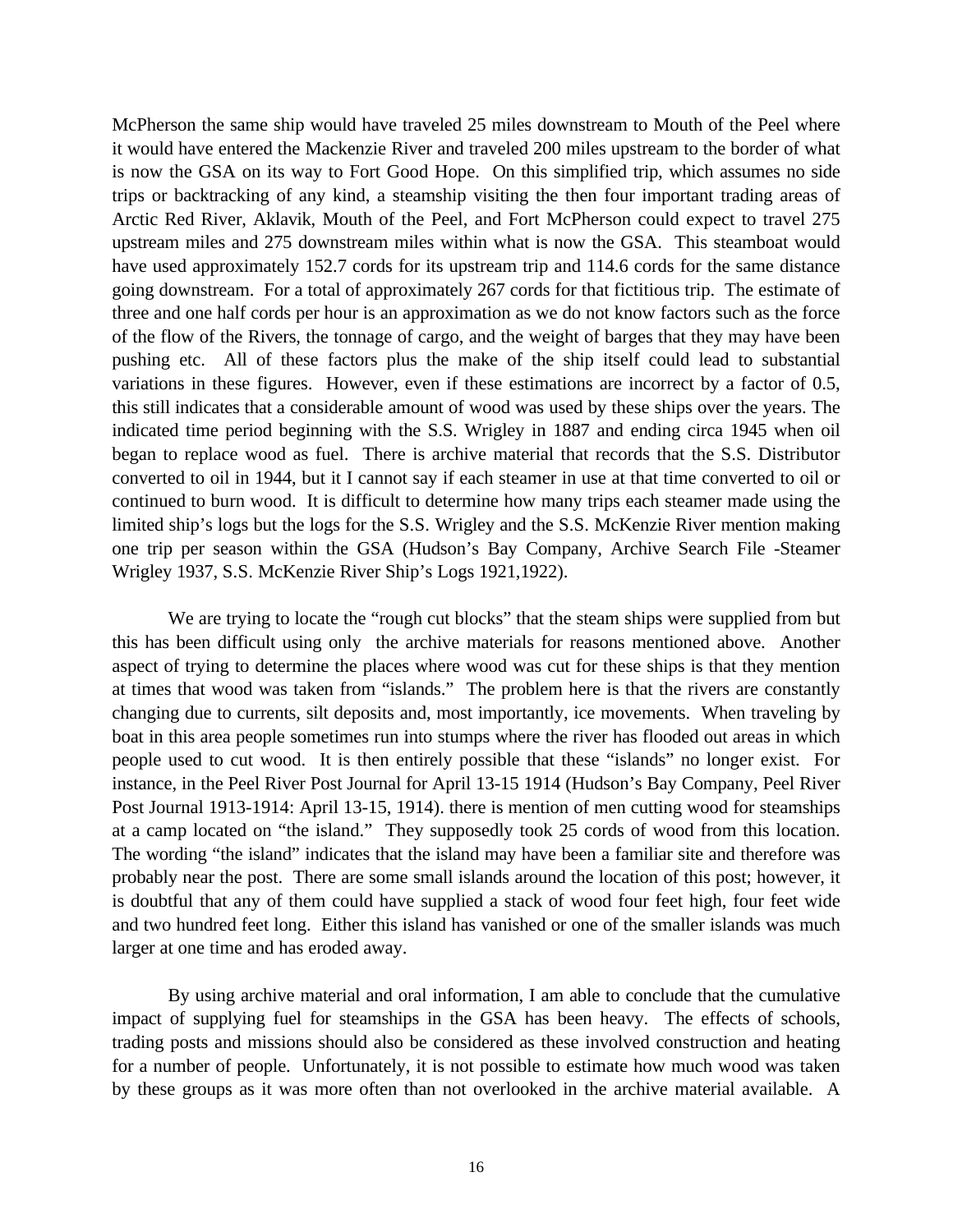considerable amount of construction has been done in the major settlements in the GSA which also drew on the resources of the forests.

Hopefully other written sources will reveal themselves as archive materials are explored further. It should be noted however that oral sources will continue to be important for providing the context for the historical component of this project. There are many other aspects of the history of forestry in this area as there were missions, building projects in Inuvik and the other settlements, dozens of cabin sites, and sawmills which need further exploration through written and oral sources. One valuable written source is the diary of the Archdeacon Robert MacDonald.

### **Early Forestry Activity At The Peel River Post: Derek Honeyman**

 $\overline{a}$ 

Aside from Hudson Bay archives, journals written by those residing at posts offer enlightening evidence of early forestry activity. One such journal, from which I will draw upon, was written by the Archdeacon Robert MacDonald. This will supplement existing archival records in the descriptions of who was cutting trees<sup>7</sup> and the quantity of wood cut. Furthermore, as Murray notes above, it is difficult to ascertain exactly how much wood was cut for the provision of steamer fuel. It is anticipated that this problem is remedied, as MacDonald describes one such steamer voyage, noting the lengths of stops to cut wood and the lengths of sailing time.

In 1862, Robert MacDonald came to the Peel River Post (Fort McPherson), which had been opened by John Bell in 1840. MacDonald's journal entries from this early period mention very little of forestry activity by either Europeans or Gwich'in peoples. This is not unusual, as he was traveling much of the fall of 1862 throughout the region and no wood was being collected on a regular basis for either building purposes or for firewood. Indeed, the earliest mention of anything resembling forestry activity is his encounter with three Fort men who were looking for birch to make snowshoes with, about 25 miles from Fort Youcon (MacDonald, November 21 1862). The use of birch for such a purpose is repeated again in February of 1866: "Five of the Fort men went off on a trip for birch, for sleds, snowshoes & c." (MacDonald, February 5 1866). In 1869, five Fort men went again for birch, this time to Beaver Lake, for the same purpose (MacDonald, January 14 and 22 1869).

These inclusions may not seem important, but they do indicate the preferred type of tree for implements such as sleds and snowshoes, and the season of harvest, winter. Another seemingly unimportant inclusion is the use of willow as the preferred fuel for fire as the following

It would appear that there exists some controversy to this question. Though I will investigate this controversy in greater detail below, for the present it is worthwhile to note that in previous archival descriptions (Hudson's Bay Company Archive B.157/a/5, B.200/a/39. B.157/e/2, B.157/a/7, RG3/5/9, B.378/a/1), there is no evidence of Gwich'in people cutting wood for posts. As I will demonstrate, Robert MacDonald does describe local Gwich'in people cutting wood for personal use (ie. his), and describes Europeans and Gwich'in people cutting wood for larger projects (ie. the Church).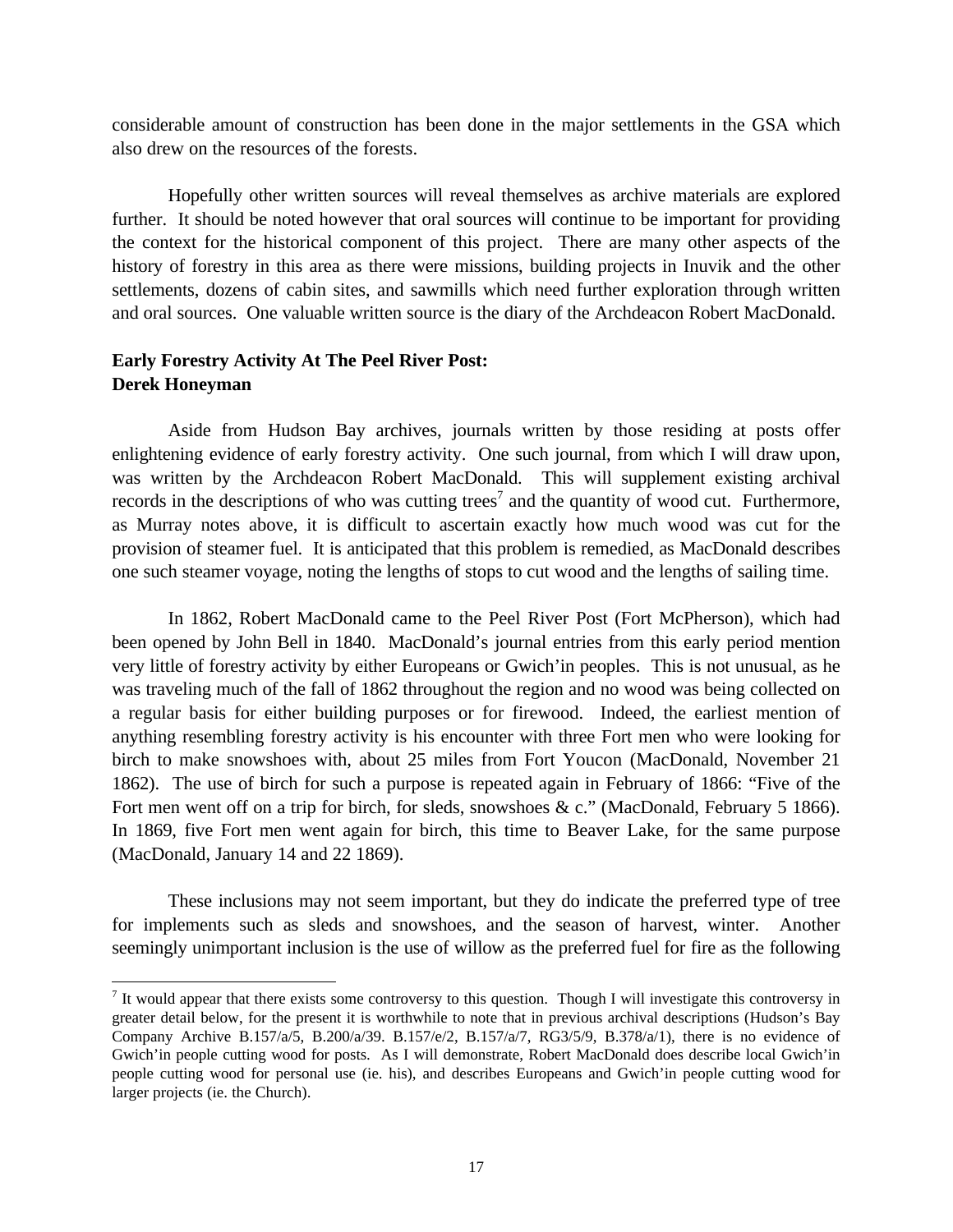indicates: "He (Mr.Jones) says that they had last night only a few small willows to make fire with" (MacDonald, March 31 1863) and "A wretched camp tonight: only a few half dried willows to MacDonald, September 16 1865). However, it should be noted that both of the following examples are instances of camping, and throughout the journals, MacDonald indicates

the preferred fuel source to be birch at the Mission.

 $\overline{a}$ 

Upon careful examination of the MacDonald journal entries, two aspects of the Mission's forestry activities emerge as important; the steamer's consumption of wood on a voyage made in the summer of 1870, and the general activities of those MacDonald contracted to cut wood for both his personal use and for the construction and repair of Mission buildings. For the moment, and I will elaborate further below, I say "contracted," rather than "hired," for MacDonald is not always clear on whether or not the Gwich'in men who cut wood for him were compensated the same as the European men were. Indeed, at times it would appear that the Europeans that worked for him were in fact hired for the sole purpose of cutting and hauling wood. MacDonald kept track of much he paid for such services.

MacDonald stated that his party was preparing for the departure from St. Michael's for Fort Youcon (MacDonald, July 18 1870) on the steamer Yukon (Wootten 1996: 39).<sup>8</sup> It appears that Captain Riedell of Hutchison Kohl and Company was the officer on board. They departed on July 21, 1870 at 9 p.m. and weighed anchor 4 hours later with "two boats in tow; one with goods for Nulato and Nuklukait and the other for Anvick" (MacDonald, July 22 1870). They went on for three hours and then stopped for wood, waiting for the tide at 8 p.m. The next morning they stopped at 8 a.m. for wood and resumed at 4 p.m. (MacDonald, July 23 1870). Until their arrival at Ninklukait on August 17, this pattern of stopping for wood and resuming roughly 6-8 hours later is fairly consistent. On July 24, they stopped for 6.5 hours for wood, sailing for 7.5 hours, and then stopping again for wood. On July 26, it took 8 hours to collect enough wood for 7 hours of sailing time.

The steamship did not always stop for such long periods of time. For example, MacDonald states that on July 30, they halted for 4 hours to collect wood, and then resumed sailing for five hours. During such sojourns, he kept busy as the following demonstrates: "Halted at mid-day for wood near a camp of Indians. Assembled them and taught them the things concerning the kingdom of God. Went on at 5 p.m. till 10" (MacDonald, August 2 1870) and "Went on at 7 a.m. Halted at 1 p.m. to take in wood, near a camp of Indians. Had them assembled and spoke to them of Christ and His glorious salvation. Went on at 6 p.m. till 10 when we halted for wood" (MacDonald, August 3 1870).

<sup>&</sup>lt;sup>8</sup> As for why MacDonald was at St. Michael's, he states: "Mr.Mercier kindly made me an offer today of a free passage to St.Michaels in Norton Sound and back to Fort Youcon should I like to visit the Indians down the river. He also kindly offers me the services of his interpreter who can speak the Indian language spoken by the Indians inhabiting the banks of the Youcon from this spot to the mouth of the Youcon in Norton Sound. A rainy day" (MacDonald, June 8 1870).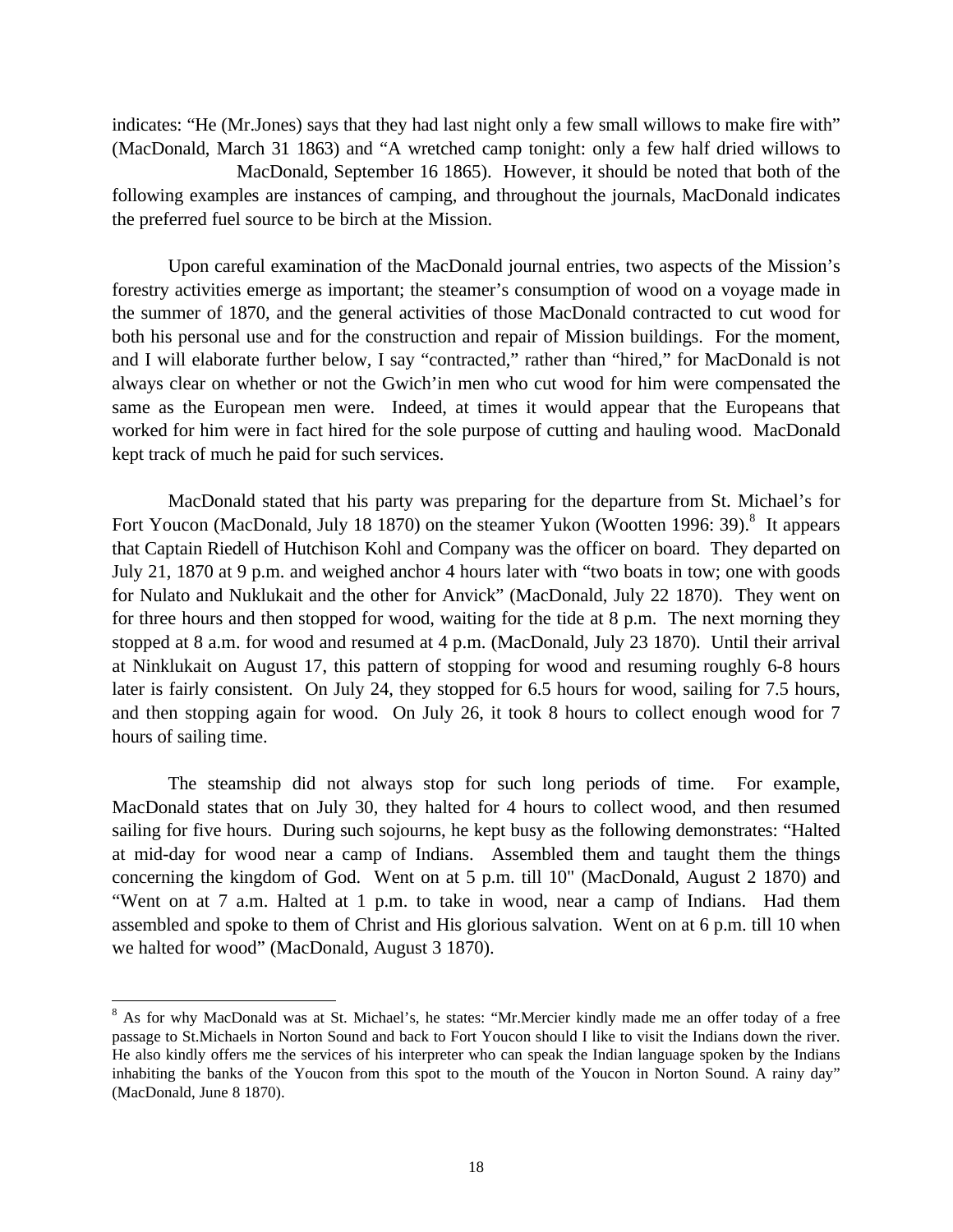While it appears that five hours of wood collecting is good for roughly four hours of sailing for example, this may not be the case. He does not mention how many men were cutting wood, nor for that matter, how much wood was cut. Furthermore, consideration must be taken for the following reasons: the steamer was hauling two other boats laden with goods; at the beginning of the voyage he mentions waiting for the tide; and, perhaps the crew was waiting on him after the wood collecting was completed while he was preaching in the camps. The last is speculation, but it demonstrates the difficulty in ascertaining the quantity of wood cut for the purpose of steam fuel. More importantly, and as Murray has demonstrated with the Hudson's Bay ship logs, this record fails to mention who is cutting the wood. I will address this critical question in the subsequent section.

Primary instances of forestry activities that occurred while MacDonald was at the Peel River Mission were; cutting for the purpose of erecting and repairing buildings, and the cutting and hauling of firewood. The first indicator of large scale activity that MacDonald writes about takes place on March 12, 1875: "75 boards sawn this week."<sup>9</sup> It is not until October 7, 1875 that MacDonald states that the "Big House" is being prepared for winter and, at the same time, a large amount of "board sawing" takes place. Responsible for this sawing is a carpenter named Alexander Bain. He is periodically assisted with this job by various people: Andrew Nise, John Stewart and Andrew Flett. By October 11 1875, 70 boards have been sawn, by October 23, 96 boards. On October 25, Bain "went to square logs for boards, but spent all the day in looking for good trees," and it is not until February of 1876 that we hear of him again: "A sawpit made in the woods by Bain and Boucher, J. Flett hauled logs to it" (MacDonald, February 18 1876) and 3 days later, "Sawing of boards begun" (February 21 1876). In March, we finally see the purpose of this activity: "579 boards sawn for Mission House. About 200 more wanted" (MacDonald, March 24 1876). There appears to be different individuals helping Bain in different ways; those with dog teams assisted with the hauling, and others assisted in sawing. Those that helped Bain with hauling were J. Flett and Tityiuthuco (MacDonald, March 28-29 1876).

As of yet, no mention of payment has been made. Furthermore, it appears that all work on the Mission House has been postponed by late March of 1876, just as it appears that all work was postponed by March 12 in the preceding year. It is until February 2, 1877 that MacDonald resumes his narrative about Bain and the preparation of slabs for the mission. At this time however, a new figure has emerged, and it is evident that he gets paid for his work. This is the first time MacDonald writes directly of an individual receiving payment for his work: "Richard Barber working for the Mission since Monday. He has been paid 2 skins tea for work done during my absence" (MacDonald, January 31 1877). Throughout February, Richard Barber cuts and hauls wood, hunts, and gets sent for meat. On March 1, MacDonald writes "Engaged Richard Barber to work for half a month longer."

 $\overline{a}$ 

<sup>&</sup>lt;sup>9</sup> This took place at Fort McPherson, the Peel River post, which MacDonald made his mission in 1874 (Sax and Linklater 1990: 30).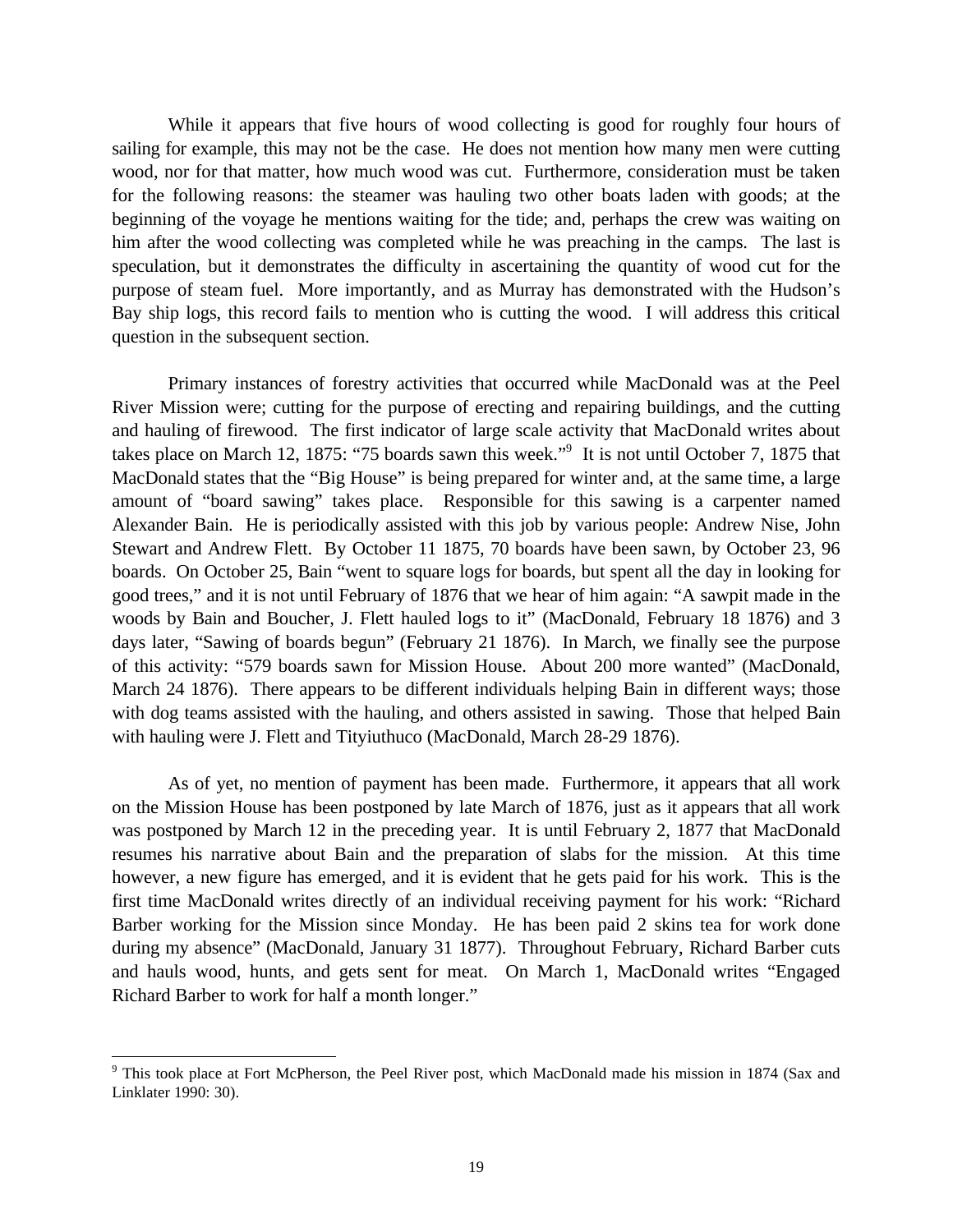On March 16, Bain decides that he does not wish to work any longer and MacDonald pays him "8 lbs tea for working at night". At this juncture, it appears that harvesting for the House is completed and the next large project is the 1878 construction of the church. Before I discuss this however, MacDonald makes mention of more individuals who complete the 'final' touches to the House, yet there is no indicator of payment amount. For instance, Vuntlesi and Sitetsyothi were mudding the exterior of the House on September 18, 1877 and Alexander Stewart was mudding the interior on the same day. On September 21, MacDonald writes "A. Stewart and Vuntlesi employed as yesterday" and then on September 29, "Employed Wm. Vitrekwa. He was mudding the Mission House today." This is significant because MacDonald does not write how these individuals were paid, yet he does for Alexander Bain and Richard Barber. Furthermore, the word 'employed' may not possess the same connotations we are familiar with. For example, in reference to two later workers, he states "Above men employed as yesterday" (November 6, 1877). These men had already been contracted (Reeve and Beren) and it is possible that 'employed' simply means 'kept occupied' but not for a wage.

In November of 1877, preparations were begun for the construction of the church. Unlike the building of the House, MacDonald does not write of how many boards were prepared for the church. With Alexander Bain and Richard Barber gone, Samuel Beren and John Reeve have taken over with the hauling and squaring of logs. "Two men have been engaged for 2 years for this Mission to work at the building of churches for here and LaPierre's House. They are Samuel Beren and John Reeve. The latter will sign a contract tomorrow" (MacDonald, October 15 1877). They are assisted in the hauling by Kwuchyodh and his team. By April of 1878, all the timber for the church has been procured and on May 21, the lower frame was raised. However, there is no indication of how much any of the aforementioned individuals were paid.

Before I proceed with the records concerning the accumulation of firewood, there are a few points that should be made regarding the previous data. For one, it appears that all harvesting for both the church and the Mission House took place in the winter, usually between October and late March. As I will demonstrate with the following discussion on firewood, many times the men would cut many loads first, and then haul them out later. As Wishart notes above, this pattern of cutting, and then hauling later, is still occurring. Often MacDonald would write that one load was cut and four loads were hauled in a day (assuming that someone had been cutting days before), further demonstrating that is easier, and less time consuming, to haul, than it is to cut. The second point I wish to make, and one that begs further analysis, is the reported lack of payment for those local men who assisted those who were hired to build the Mission House and the church. We know that Barber and Bain were paid and that Reeve signed a 2 year contract to build both churches, but MacDonald makes no reference to Kwuchyodh, Vuntlesi, or Alexander Stewart (to name a few) receiving payment. Is it possible that these men were members of the community and expected to help out, especially if they had a dogteam that could be put to use?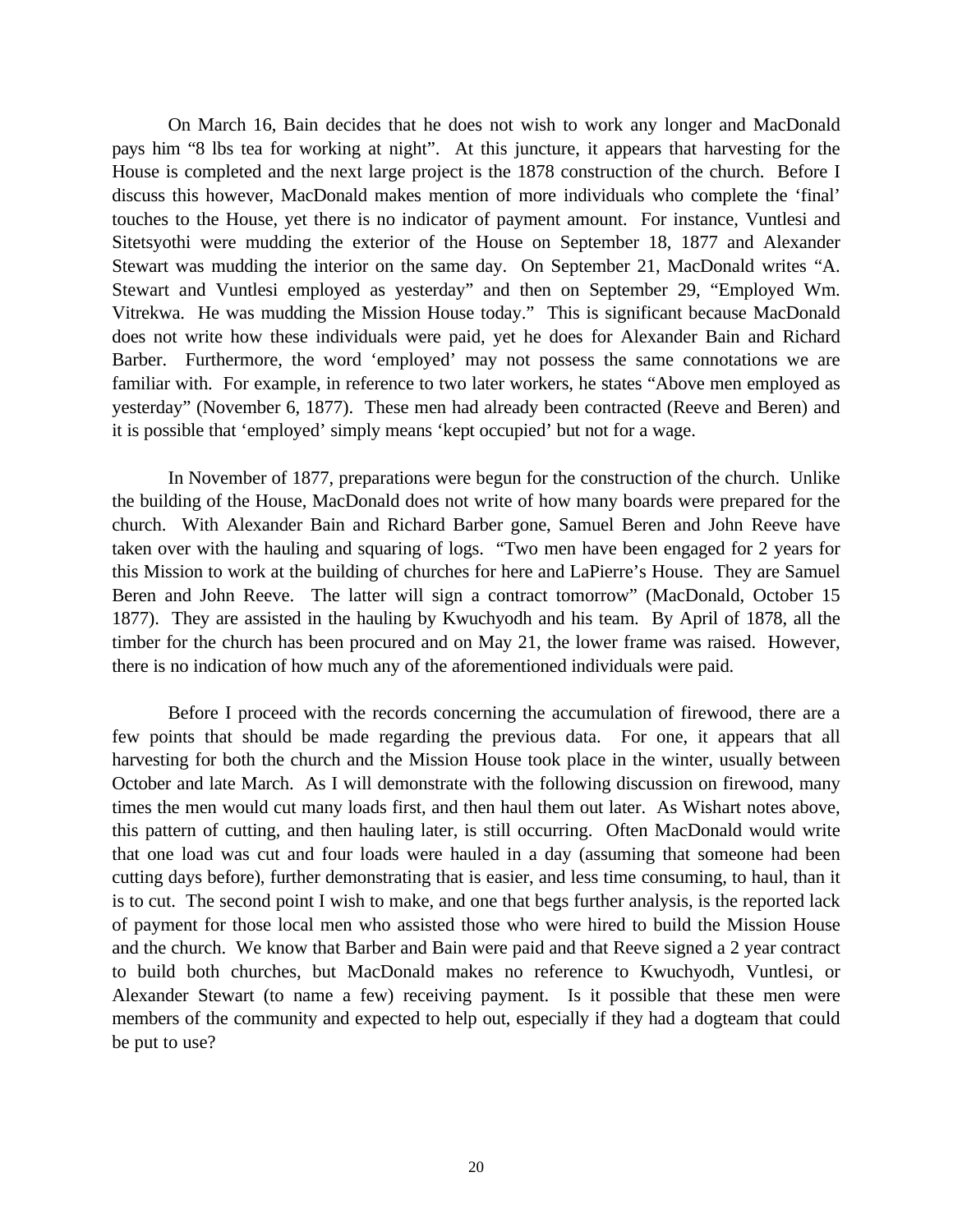The cutting and hauling of wood for fire is yet another aspect of Post life that MacDonald wrote diligently about. The time MacDonald spent at the Peel River post spanned close to four decades and every winter mention is made of how much wood is cut. The end result is a tremendous amount of data that will hopefully solve some of the problems addressed above.

The first mention MacDonald makes of getting firewood is on February 23, 1877: "The 2 cords of wood from Boucher has lasted seven days. Bought another cord from him today." Knowing that 1 cord lasted roughly 3-4 days, it is expected that on February 27, 1877, he writes "Richard cutting and hauling fire-wood." However, he makes no note of how much he paid Boucher for the 2 cords. Entries similar to the previous are repeated throughout the forty odd years that MacDonald was at the Peel River post and I will now attempt to make some relevant points.

Once again, as with the retrieval of wood for building purposes, the majority of wood cut for firewood took place throughout the winter and was hauled by dogteam. In the rare instances of collecting wood in the summer, it was transported by raft. From where, MacDonald does not specify, but by who, he does. For instance, he writes "Paid Tziacha for firewood he has procured me" (MacDonald, September 12 1877) and a day later "Paid Nite (sic) for firewood 3 M.B. one still due him" (MacDonald, September 13 1877). On September 17, he writes "Sent three lads for a raft of firewood, to remain away two nights. Three Indians have procured some firewood for me, but it will not last long." Two days later, the three lads returned without the raft because the wind was too strong to build it. John Reeve and Kwuchyodh were actively hauling wood for MacDonald until, it appears, December of 1878. During this time, much of this wood was cut by Vitrekwa and Paul Gilbert. "Vitrekwa has cut 30 loads firewood" (MacDonald, December 28 1878) and "Kwuchyodh hauled 4 loads firewood" (MacDonald, December 30 1878). Though MacDonald rarely states how much he was paying these individuals for their services, the fact that he wrote about how much each either cut or hauled leads me to assume that he was paying them depending on that. Furthermore, it is also possible that he was paying them by the load. This is possible as he states "Vittrhekkwa cut firewood in the woods, 4 loads he says" (MacDonald, October 23 1890).<sup>10</sup>

Another aspect of MacDonald's writing that leads to me conclude that he paid by the load is that he appears to be very conscious of when someone, presumably in his employ, hauled or cut wood for themselves. On September 18, 1879 he writes "A servant, John McLean came to do general work." MacDonald writes "McLean cutting firewood for himself" (October 25 and November 1 1880) in comparison to "McLean cutting firewood" (October 30 and November 6 and 8 1880) indicates that the author was keeping track. McLean worked until May of 1881 and MacDonald does not mention him again, leaving no indication of where he went.

Another indicator of MacDonald paying for wood is the following entry:

 $\overline{a}$ 

 $10$  It is possible that this is Vitrekwa and the spelling was changed by either the author or someone else.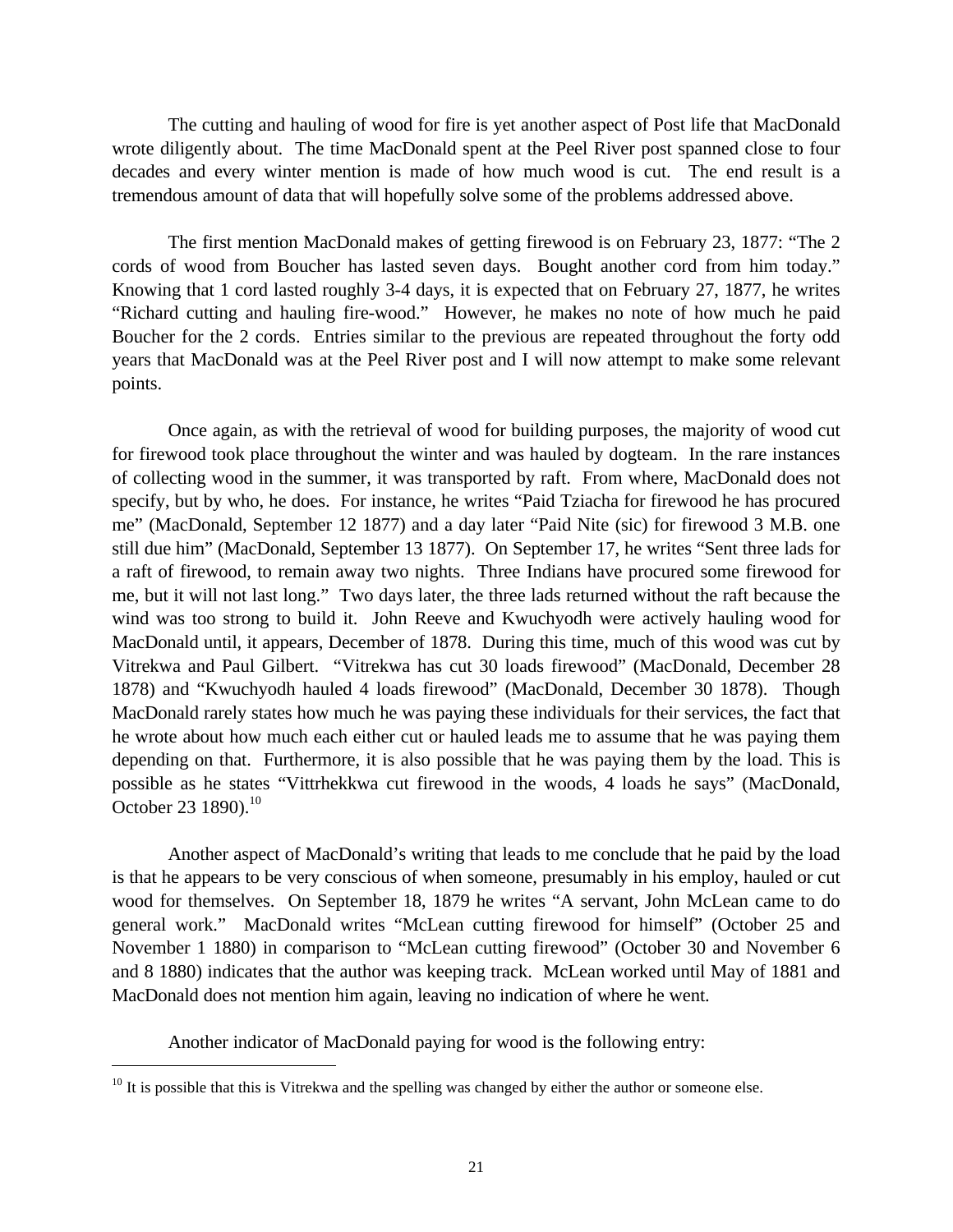Co's sleds with all the men set out for LaPierre's House. James Kwutul deserted along with them to go to his father at Sans-pareil's House. His doing so has left me in a very uncomfortable position without any one to depend on to attend to the house in procuring firewood and water. He did not stay a month and a half with me: and he has received from to the value of 47 M.B. in payment and 9 M.B. gratis. He took the whole with him. Poor boy he shows very great thoughtlessness and heartlessness. I might have employed another. May he be mercifully led to do right (MacDonald, January 6 1882).

It appears that James Kwutul was supposed to have stayed in MacDonald's employ for a month and a half, but the only mention of any type of agreement between the two comes from November 26, 1881: "James Kwutul came to pass this winter with me the day before yesterday."

Other indications of payment for firewood is "Samuel and Vittrhekkwa cut firewood. Paid the latter 5 MB for 5 days work" (MacDonald, October 3 1891) and "Gave Peter Vunttlessih scissors 3 MB for 15 sled loads wood out in the woods...Gave Alex. Stewart a comforter 2MB for 7 loads wood in the wood" (MacDonald, December 17 1891).<sup>11</sup> And then again on December 18, "William Thomson has cut 5 loads wood for a comforter." Such statements, rare as they are, indicate that MacDonald did pay for services rendered when it came to procuring firewood.

Curiously, MacDonald also made repeated note of cutting firewood either inside or outside. For example, on January 5 and 6, 1891, he refers to Nitte cutting wood at the door, in contrast to January 6 and 7 when he refers to Hawksley and Nitte cutting wood in the woods. From about 1889 throughout the remainder of his stay, MacDonald kept track of who was cutting the wood, and for whatever reason, where that person cut the wood (at the door or in the woods). Perhaps, as I postulate above, MacDonald paid a separate fee for hauling as compared to cutting. If this is true, then it is possible that his journal also acted as an account book of sorts. This would explain why he stated how many loads were cut, how many loads were hauled, and where they were cut. If the firewood was cut at the door, there is no hauling needed and the pay would reflect that.

What can be concluded from MacDonald's records is that while MacDonald was meticulous about recording who cut and hauled wood and whether or not it was for themselves or for him, he often neglected to state how much he paid. With the exception of the above examples, the reader often is forced to 'read between the lines'. I have given some indication that MacDonald may have paid depending upon whether or not wood was cut or hauled, and perhaps, by the load. Another problem is whether or not the men who resided within the community were expected to haul firewood for the church and the Mission House and provide wood for the erecting of these buildings for free. We know that MacDonald 'hired' out, as he did with

1

 $11$  As is the case with Vittrekkwa, Vunttlessih may be the Vuntlesi mentioned previously.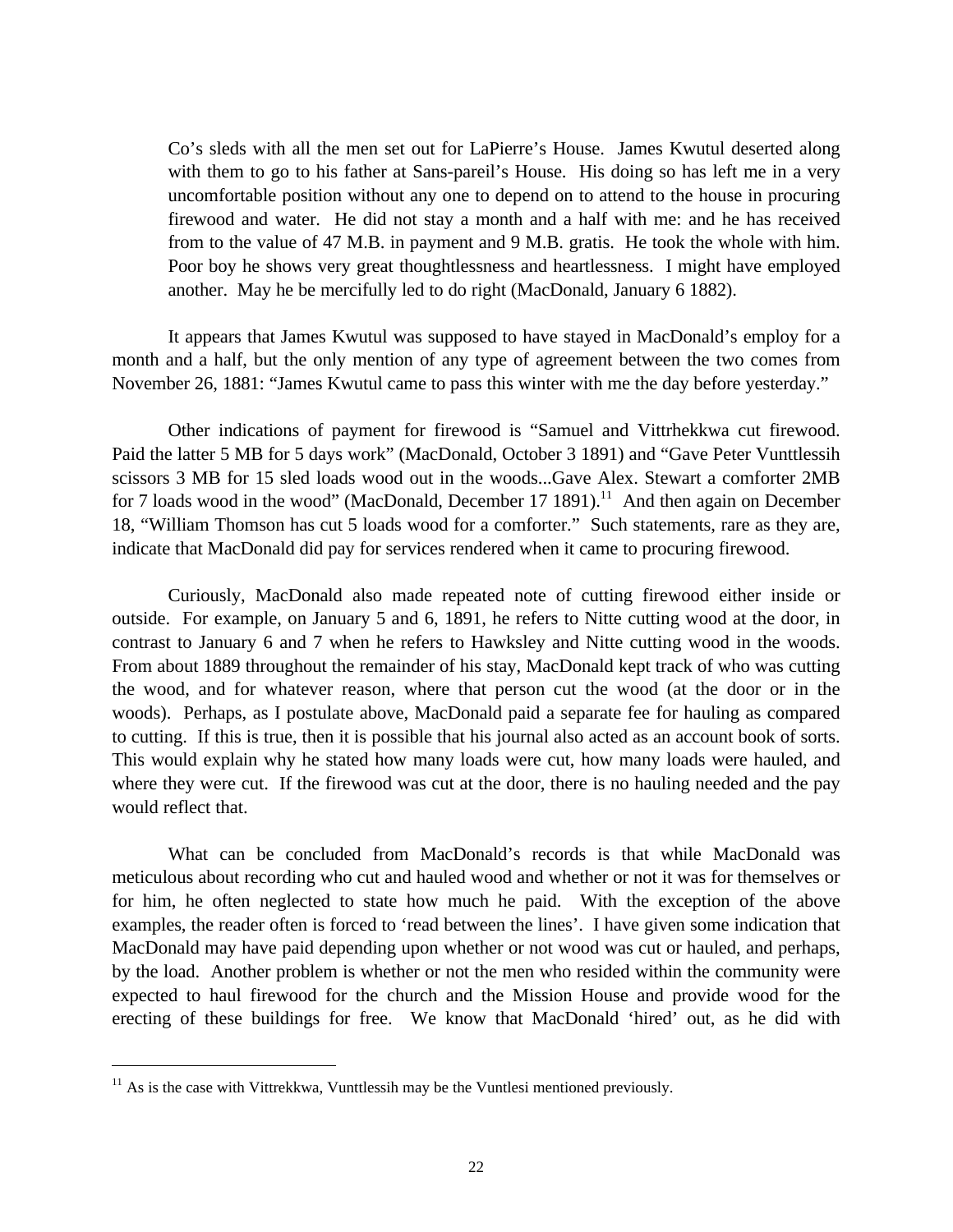Alexander Bain, but it is unclear as to if those local men were paid. Perhaps the 'spiritual' good they were providing for themselves and the community was payment enough.

As the above discussion demonstrates, areas around posts were intensively harvested for the purpose of construction and maintaining posts, as well as for fuel. In regards to the steamer voyage MacDonald describes, the quantity of wood cut, and more importantly, who cut the wood, is elusive.

#### **MANAGEMENT IMPLICATIONS** Rob Wishart

In order to gain a more complete picture of the pressures which have been placed on the forests in the Gwich'in settlement area, a clear picture of history needs to be completed. A picture of human impacts through time can begun to be seen where prior to European contact and then for a few decades after, forestry activity was related directly to the day to day living patterns of the First Nations people who inhabited this area. Wood would have been needed for heating and a myriad of construction purposes including the erection of fences and corrals for the purpose of hunting caribou. Then starting in the late 1800's waves of European missionaries, traders, prospectors and trappers began to dramatically increase the pressure on the forests as they fueled their ships, built their settlements, and heated their buildings which by local standards were large and used wood inefficiently. While the shift to burning fossil fuels in homes in the settlements should have lessened the impacts, one has to also realize that the search for these fuels in the GSA has resulted in thousands of seismic cuts which criss-cross the delta. Continuous throughout this history has been the reliance on forest products by those who stay on the land and their concerns about past miss-uses of the forests are directed at those European impacts listed above. However, there are impacts which are arising in the present which are also talked about with an increasing tone of urgency.

In the present and near past people have begun to notice some changes in the forest that they understand as being chaotic. The Gwich'in people I spoke with use the word "wild" to describe natural phenomena which they consider to be negative or detrimental to people's welfare. Thus when people go hunting and the animals do not give of themselves they may talk about them as being wild. Usually there is a degree of human agency in this wildness, so that things act wild due to negative human actions (Wishart 1999).

During my period of fieldwork I had the opportunity to listen to many concerns which people have about the present impacts on the forest. Unlike in many parts of the country where notions of "clear-cutting" are paramount, most of the Gwich'in concerns stem from real observations about climactic change. People have noticed that the weather is considerably warmer than it used to be and they attribute to this a variety of problems. Chief among these is the observation about the river banks eroding at a rapid rate. People say that it was always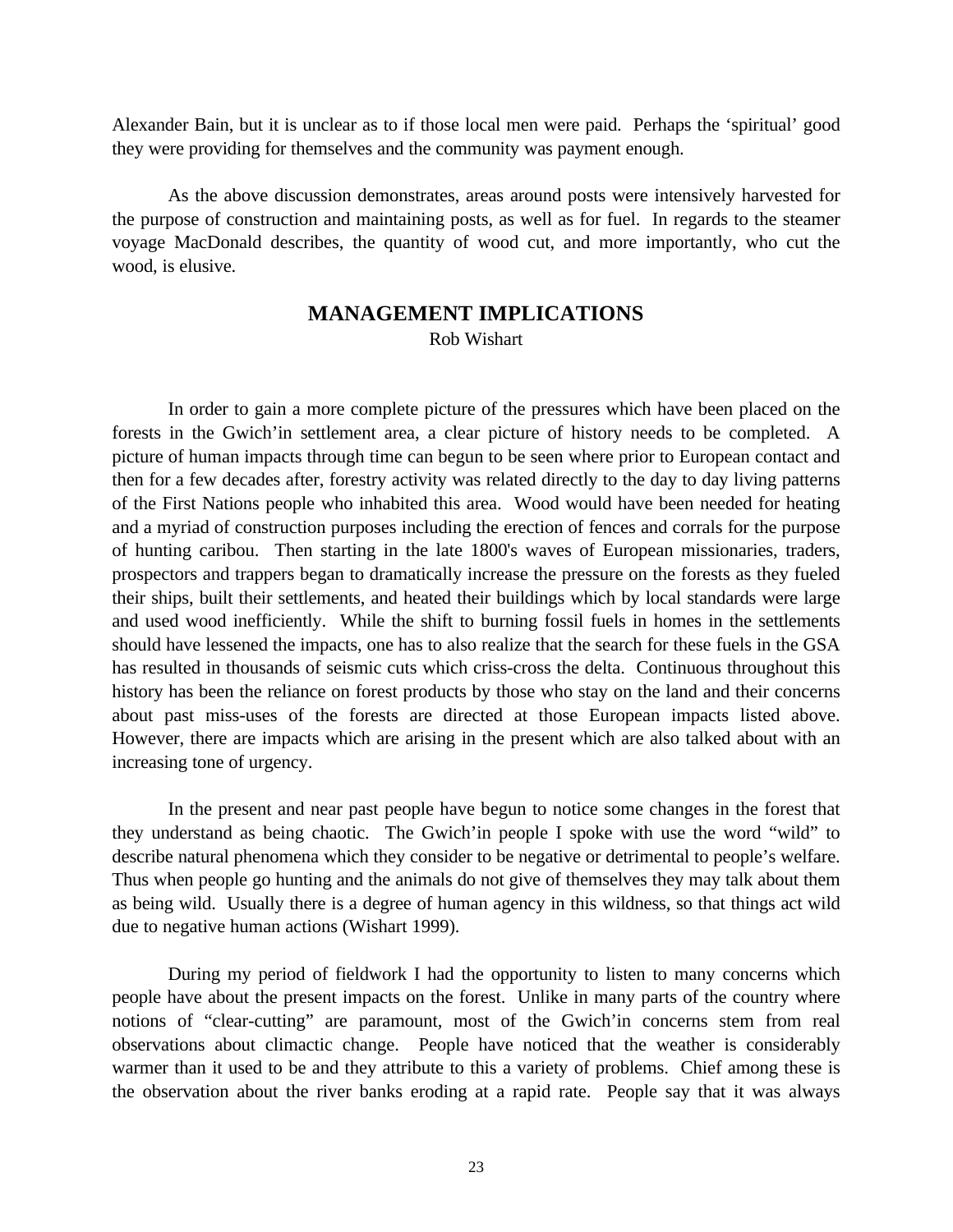common to see riverbanks collapsing a little bit but nothing like today. Pointing to one place on the bank where several trees had fallen into the water, one elder said, "never used to see things like that." Another elder replied, "look, that sun it cooks the bank." These two elders were referring to the belief here that the heat from the sun has melted the permafrost and allowed huge sections of forest to fall into the river. People also believe that the heat has dried out some sections of the forest and killed too many trees. A certain number of standing dead trees is a desirable situation from a local perspective as I described earlier; however, there is the notion that the general health of the forests is at risk.

One parcel just south of eight miles is of particular concern. The trees here are by local estimation "dying or cooked." Forestry biologists at first concluded that these trees were the product of winter kill or frostbite which occurs when the trees do not have time to harden off prior to a sever cold stretch in the weather. Several elders from the community do not accept this preliminary hypothesis. They have observed a spreading of the effects of this damage over the last few years. This particular problem continues to be a subject of study by the Fort McPherson Regional Resource Council and the Gwich'in Renewable Resource Board and the conclusions are still pending although solar radiation now seems to be a key suspect.

Having spent the spring of 1999 on the land with several members of the community I was able to record several instances of people talking about how their "country" is going wild. The weather during this spring was characterized as being poor. The ice did not let out until late, the latest anybody had seen, and the geese were acting wild which kept people from having successful hunts. The anxiety caused but such strange fluctuations in weather and animal behaviour have people very concerned that something is going drastically wrong due to improper behaviour of people somewhere. The fact that the water was several feet below its normal level has people looking southwards--upriver--to seek a cause for these "wild" events.

#### **CONCLUSION**

What has been attempted to demonstrate through the preceding stories is how forestry activities amongst the Gwich'in are highly involved ventures which take place around other practices on the land. David Anderson, in summarizing this aspect, maintains that it is probably best to ask questions taking this into consideration if one is to get valuable information. He has stated that it is better to ask where a good place is to camp than to ask about good places to cut wood because the former invariably will mean that the latter has already been taken into consideration and it approaches more closely the mind-set of the Gwich'in themselves. Thus, in a sense this paper makes an argument about methodology as each activity on the land may include different forestry practices and the longer one stays the more one learns about this issue.

Many of the anthropologists who do research with First Nations communities have expressed a degree of frustration when it comes to describing their methodologies to those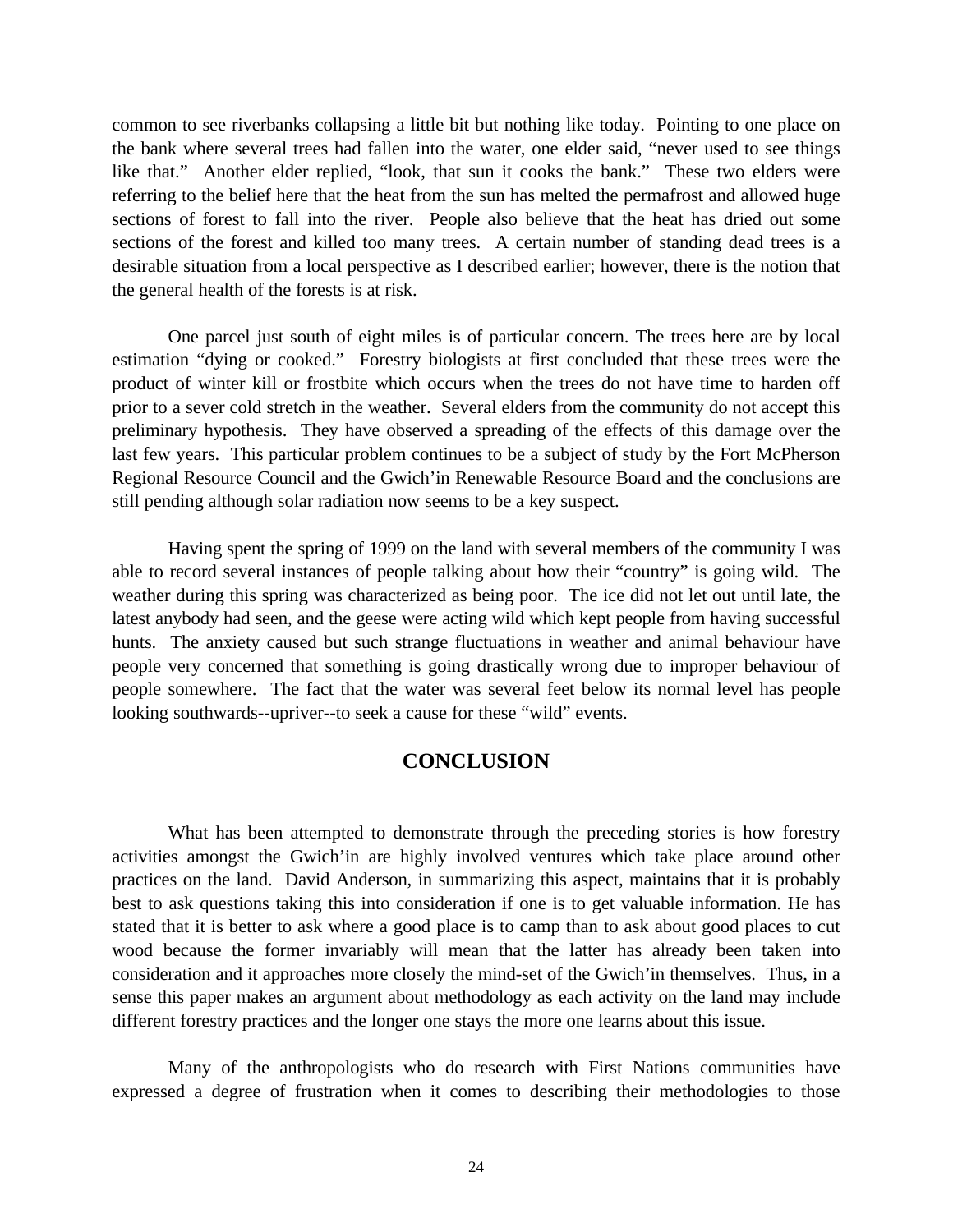outside of their circle. I have heard these methods described as "hanging out" and "being there, listening and then thinking a lot" by senior anthropologists who have no problem teaching seminars on anthropological methods but do have a problem describing their own actions when in the field. In actuality "hanging out" means a great deal to those who have experienced this type of fieldwork. What it means is that one allows oneself the latitude to actively attend to the discourse.

Basso (1983) and Cruikshank (1990a; 1990b) are clear on their position that anthropologists and other scholars doing similar work should be prepared to listen to the Native teachers who are willing to talk to us about their landscapes so that we may come to a better understanding of how our teachers, rather than ourselves, construct the World. Thus, it is not only that scholars must keep their ears open but also that they must allow a good deal of latitude within their methodologies so that their teachers will tell them what they know through a process that makes sense to them.

One of the complaints of Gwich'in elders is that they keep getting asked the same questions by outsiders over and over. They complain that people are not really listening to their answers or that people are asking too many of the wrong questions at the wrong time. Usually what happens in such cases is that elders tell people that nobody wants to go out on the land anymore. I understand such statements about culture loss as being directed at the interviewers for asking questions and using questionnaires relating to subjects which should be answered on the land.<sup>12</sup> Interviewing in this manner is a chore for the people as they prefer a process of showing and telling on the land. Gwich'in expect to be paid for the information that they give when they are put into the context of a foreign interview; however, when one accompanies them onto the land and tries to learn by their standards, one learns a great deal more and one is also respected. I believe that one should be careful to examine what the difference is between the frustration with researchers in the formal office sense and the marked openness of learning by "living the

<sup>13</sup> Even those who have stressed to me the importance of paying elders the most and who have demonstrated the most concern about people getting "ripped off" change their tone when on the land. Here they talk openly, telling me stories and sharing knowledge about the land and the animals without hesitation. In some way I feel that this place is friendly in regards to knowledge because here people are living the knowledge staying on the land and eating wild foods on a daily basis. Here knowledge surrounds you in the daily activities of the people

-

 $12$  I hypothesize that these statements are not only aimed at bad researchers but they are also directed at the younger generations who spend too much time "in town."

 $13$  This phrase was used by one elder who was visiting her sister at Eight Miles one day when we were invited over for dinner. She was intrigued by the idea of a white guy staying at this place and learning by listening and doing rather than by interviewing in a formal manner.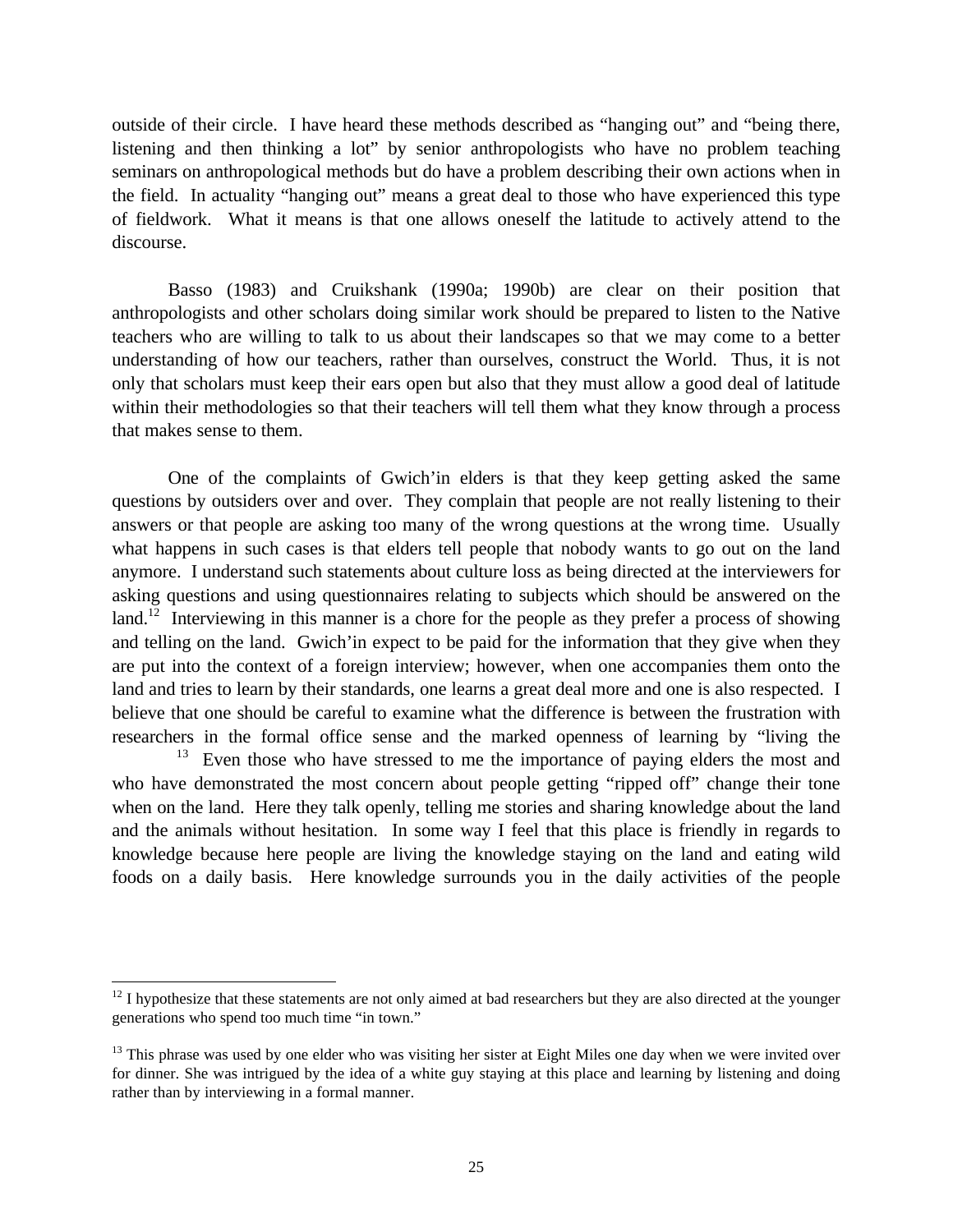procuring food for themselves and for those who rely on them. Here knowledge can not be abstractly thought of,  $14$  here knowledge is in the doing and in the stories that are told about it.

Now that a relationship of learning has been created the categories of concern to other scholars can be more easily adapted in order to produce results of interest to the more "scientific" disciplines while the authors can maintain the place of learning about Gwich'in "places." Many other questions regarding selection processes need to be answered such as average diameter of preferred trees and the change in this figure over time. Other areas of the GSA also need further study. For example, no real work has yet been done in the highlands where the rivers originate and flow through. Many of these areas were historically important for other harvesting practices and it will be interesting to see the impact this has had on the forests in the past and how they are being used in the present. In addition to the historical inquiries to be made which were listed in the paper there is a hypothesis that much of language used by Gwich'in today to describe firewood might have originated with the Scottish traders. Thus are "sticks" called this because they were a unit of wood used in the burners of ships? The coming field seasons should prove to be promising as the information only becomes richer as one learns more of the "language" of local landscapes.

# **References Cited**

- Basso, Keith 1984. Stalking with Stories. *In* E. Bruner (ed), Text, Play, and Story: The Reconstruction of Self and Society. Washington: AAA.
- Basso, Keith 1988. Speaking with Names: Language and Landscape Among the Western Apache. Cultural Anthropology l3: 99-130.
- Basso, Keith 1996. Wisdom Sits in Places: Landscape and Language among the Western Apache. Albuquerque: University of New Mexico Press.
- Brightman, Robert 1993. Grateful Prey: Rock Cree Animal-Human Relationships. Berkeley: University of California Press.
- Candler, Craig 1998. Report to the Gwich'in Renewable Resource Board, NWT: HBC Archives Research. (Unpublished report).
- Cruikshank, Julie 1990a. Life lived like a story. Vancouver: University of British Columbia Press.
- Cruikshank, Julie 1990b. Getting the Words Right: Perspectives on Naming and Places in Athapaskan Oral History. Arctic Anthropology. 27(1): 52-65.
- Fienup-Riordan, Anne 1994. Boundaries and Passages: Rule and Ritual In Yup'ik Eskimo Oral Tradition. Norman: University of Oklahoma Press.
- Green, Nicholas 1995. Looking at the Landscape: Class Formation and the Visual. *In* Hirsch,

-

<sup>&</sup>lt;sup>14</sup> Which is not to say that the knowledge is not symbolic in content and abstract in meaning; rather, that it is applied to situations on the ground level.